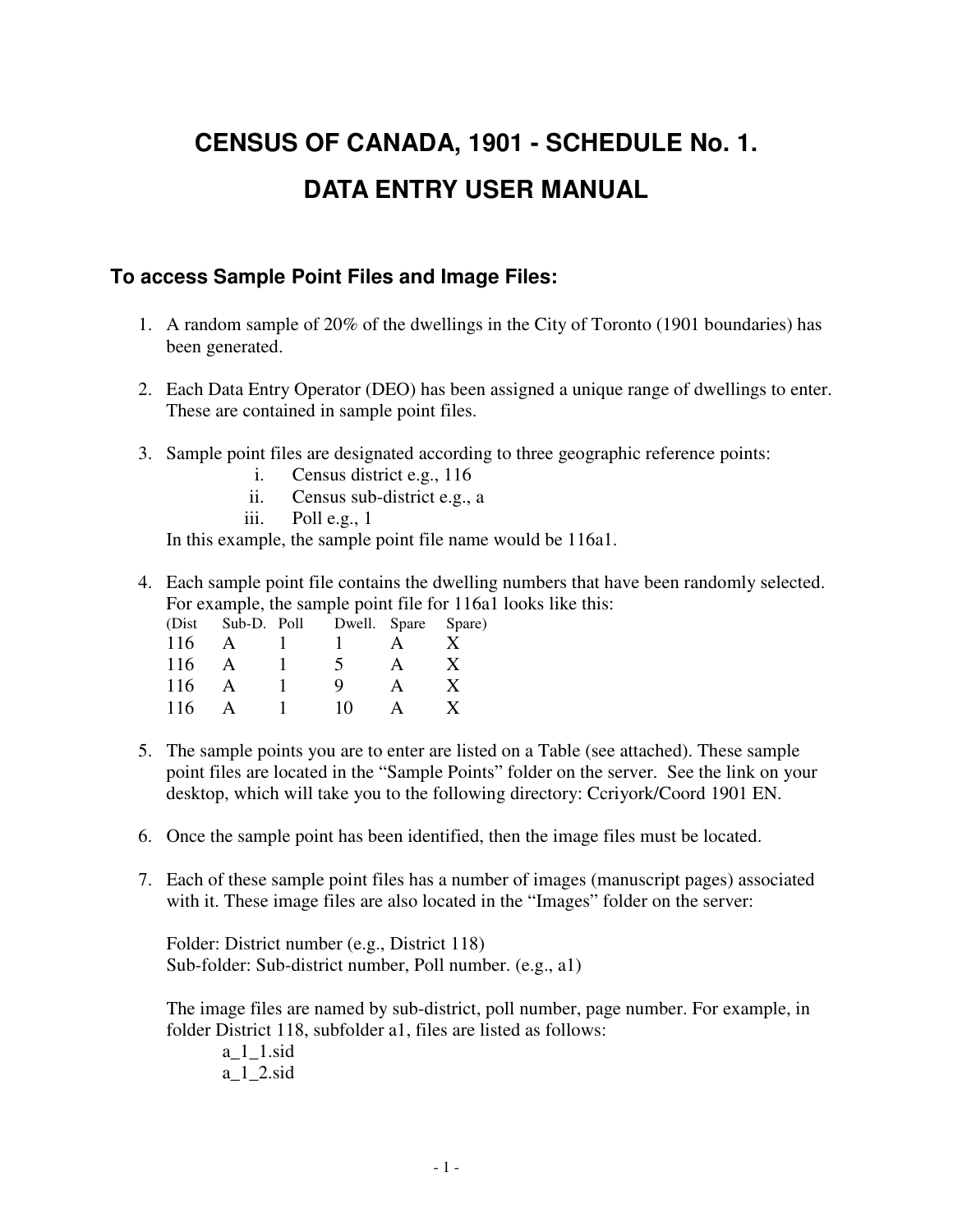a\_1\_3.sid etc.,

8. The next step is to run Irfanview and open the first image file (first page) in a subfolder. All other pages will be automatically loaded from the folder.

Things to check:

Are the district, sub-district and poll numbers the same as the file name? Are the pages in order? Are the dwelling numbers in consecutive order?

- 9. Position Irfanview on the left or right monitor (depending on your preference).
- 9. You are now ready to run the MS Access Program to enter data: click on the MS Access shortcut on your desktop and open the Coord1901EN database.

#### **To begin, follow these steps:**

- 1. Enter your Data Entry Operator ID.
- 2. Left double click on the Create database, connect to database button. This will launch the Create database, connect to database form.

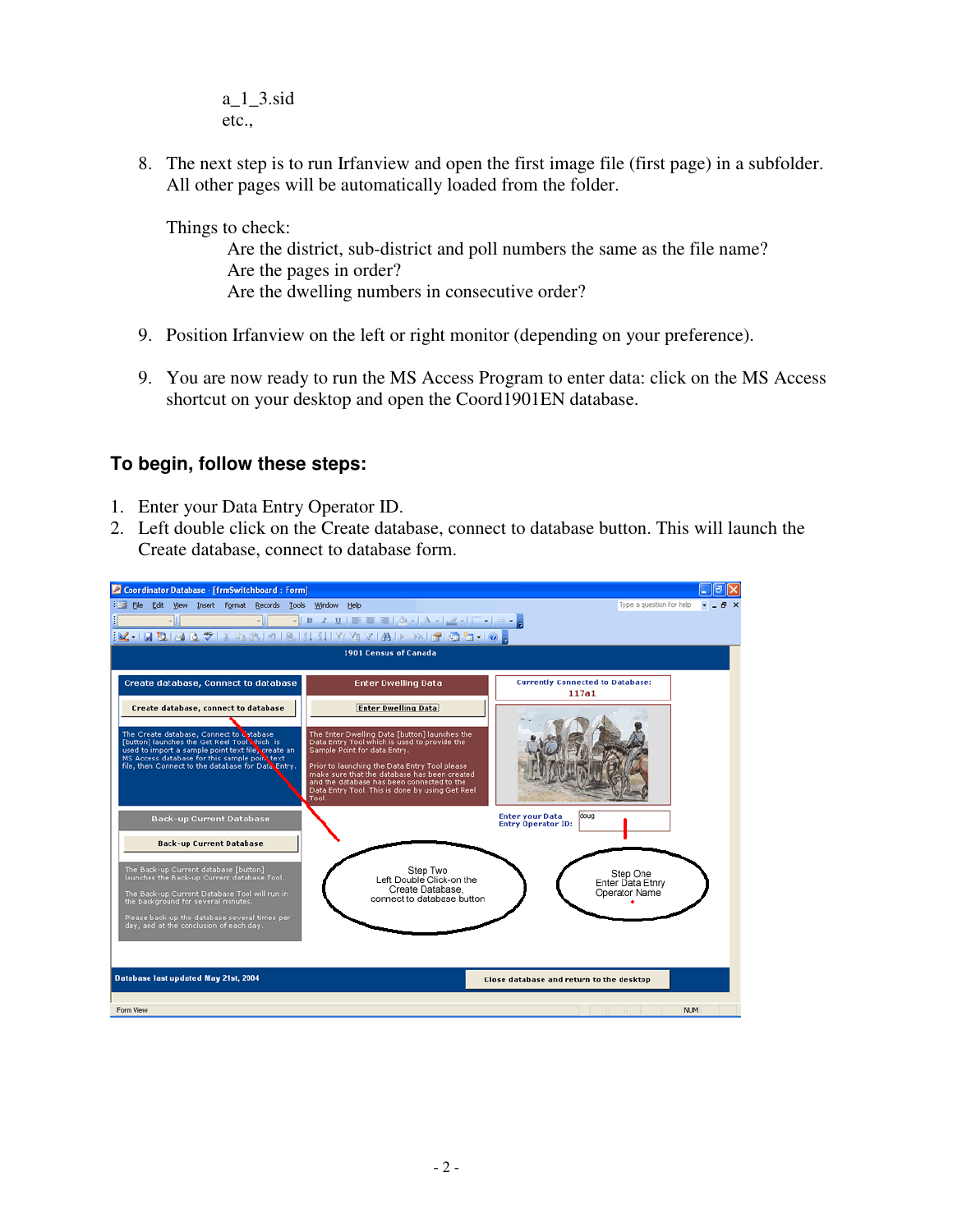#### **To create the database:**

- 1. In the Create Database text box enter the name of the sample point file, for example, 117a1.
- 2. Single left click on the Create Database button.

#### **Error messages**:

- An error message (related to previous technology) may appear in the Set Reel dialogue box: "As there is no current Reel set, it has been set to [sample point file]. If this occurs, click OK to proceed.
- Error message "Coordinator was unable to append all the data to the table" will occur if there is a problem in the sample point text file. Log the problem and advise the Supervisor on duty. The contents of the sample point text file must be corrected before you can proceed with this range of dwellings.

#### **WARNING:**

DO NOT CREATE THE DATABASE MORE THAN ONCE PER SAMPLE POINT FILE. IF YOU DO THIS A SECOND TIME USING THE SAME SAMPLE POINT FILE NUMBER YOU WILL LOSE ALL THE DATA PREVIOUSLY ENTERED FOR THE SAMPLE POINT.

BACKUP DOES NOT WORK!

#### **To connect to the database and enter data:**

- 1. In the Connect to Database text box enter the name of the sample point file, e.g., 117a1.
- 2. Single left click on the Connect to Database button.
- 3. Once this is complete, single left click on the Back to Main Screen button. This will return you to the Opening Form.

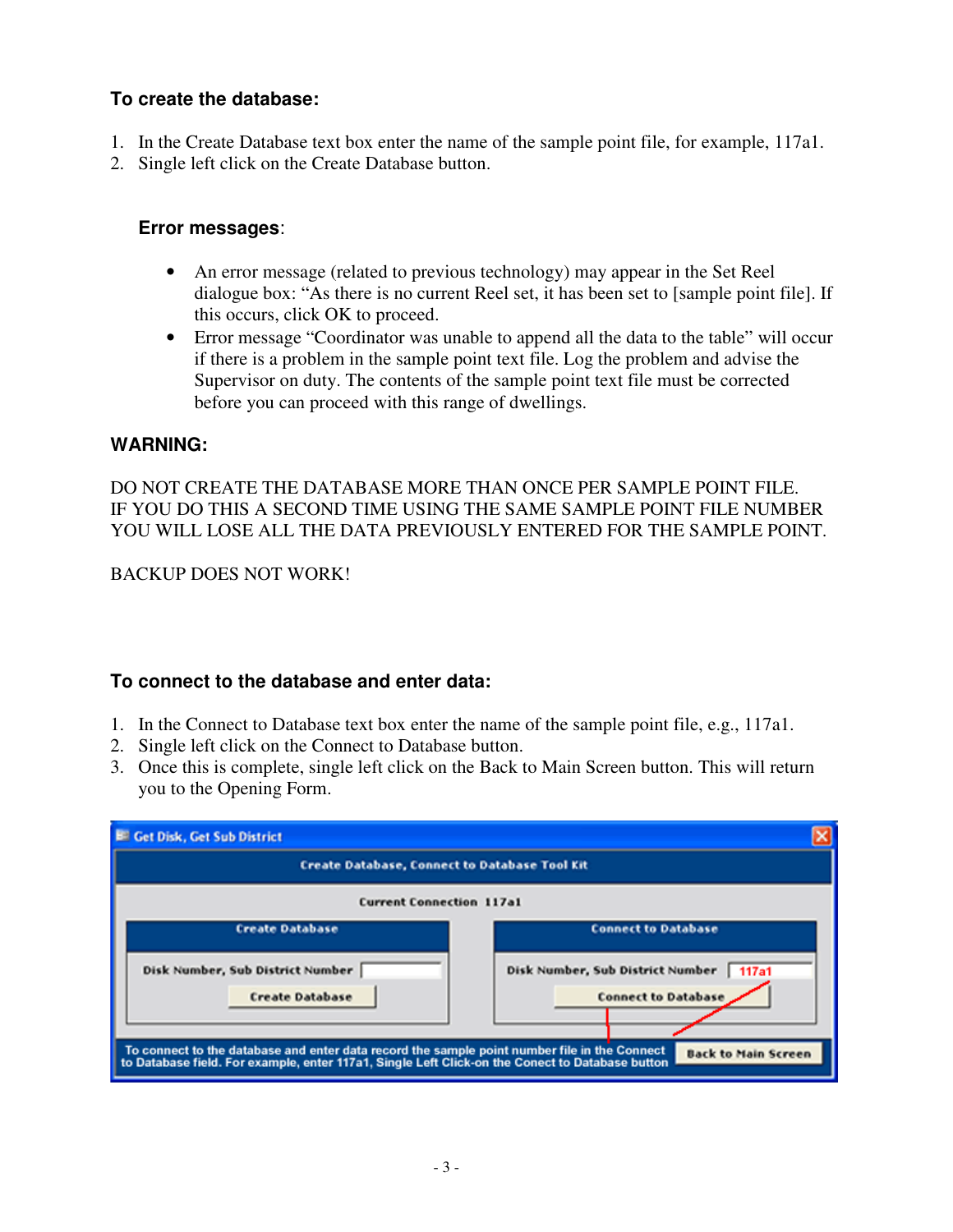#### **To exit, quit or close the data entry software:**

1. Single left click on the Close database and return to the desktop button.

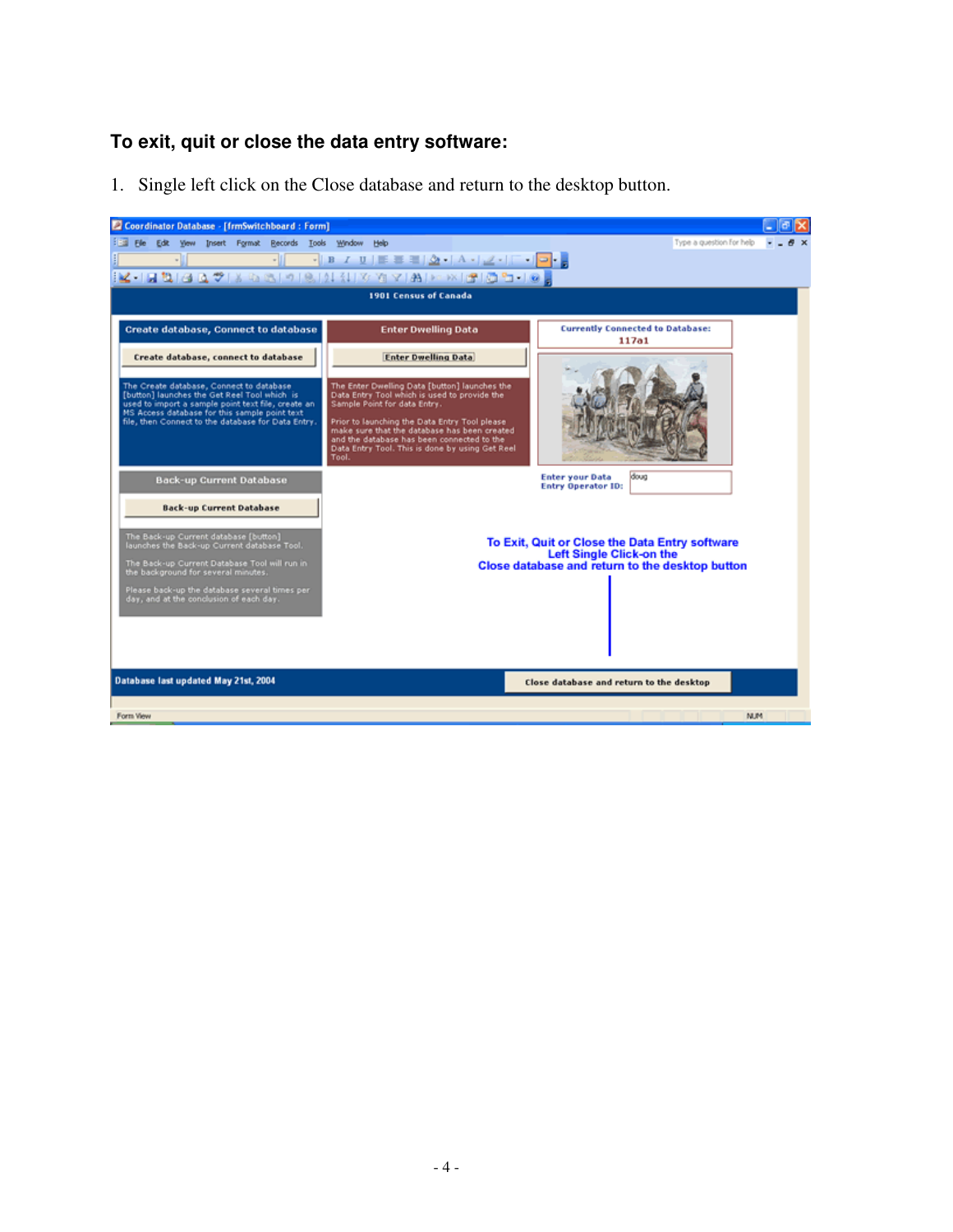#### **To enter dwelling data:**

1. Single left click on the Enter Dwelling Data button. This will launch the Enter Dwelling Data form.

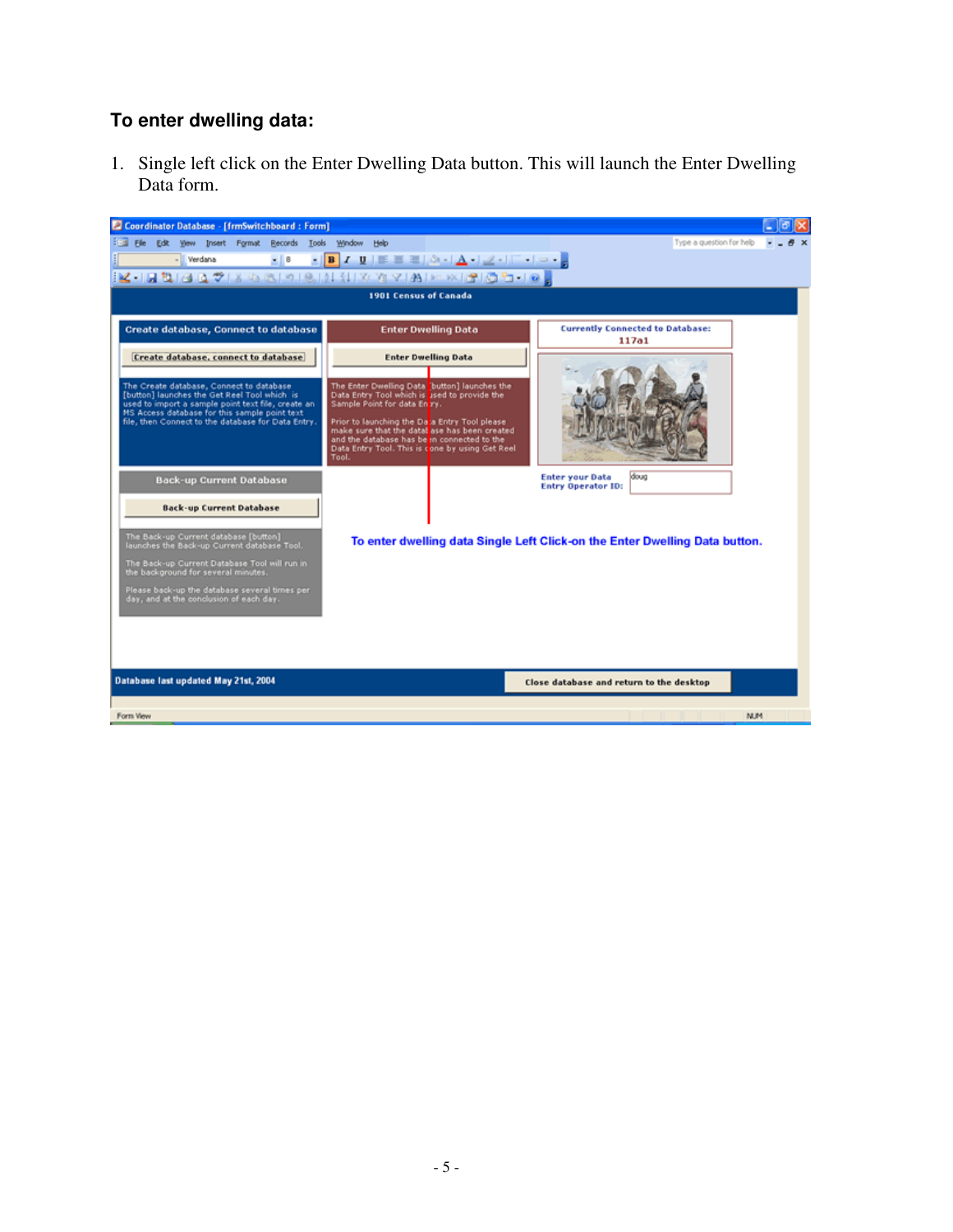#### **Enter Dwelling Data form**

|                                        | Coordinator Database - [fmrParent]                                 |                                                   |                                                |                                                                                                                    |                                                                                                                                                                                        |          |                                                                                           |                      |
|----------------------------------------|--------------------------------------------------------------------|---------------------------------------------------|------------------------------------------------|--------------------------------------------------------------------------------------------------------------------|----------------------------------------------------------------------------------------------------------------------------------------------------------------------------------------|----------|-------------------------------------------------------------------------------------------|----------------------|
|                                        |                                                                    | Elle Edit View Insert Format Records Tools Window | Help                                           |                                                                                                                    |                                                                                                                                                                                        |          | Type a question for help                                                                  |                      |
| - Verdana                              |                                                                    |                                                   |                                                |                                                                                                                    | - 10 - B Z U 트롤로 소니스니스 - - - - - -                                                                                                                                                     |          |                                                                                           |                      |
|                                        |                                                                    |                                                   |                                                |                                                                                                                    |                                                                                                                                                                                        |          |                                                                                           |                      |
| 1901 Census of Canada                  |                                                                    |                                                   |                                                |                                                                                                                    |                                                                                                                                                                                        |          |                                                                                           |                      |
| <b>Number In Owelling</b>              |                                                                    | ь                                                 | <b>Add Rows</b>                                |                                                                                                                    |                                                                                                                                                                                        |          | <b>District</b>                                                                           | 117                  |
| Province                               |                                                                    |                                                   |                                                | Place                                                                                                              |                                                                                                                                                                                        |          | <b>Sub District</b>                                                                       |                      |
| <b>Enum Last Name</b>                  |                                                                    |                                                   |                                                | <b>DE Operator</b>                                                                                                 |                                                                                                                                                                                        |          | Poll                                                                                      | 1                    |
| <b>Enum First Name</b>                 |                                                                    |                                                   |                                                | <b>Dwelling Notes</b>                                                                                              |                                                                                                                                                                                        |          | <b>Dwelling Number</b>                                                                    | ٠                    |
| <b>Institution Name</b>                |                                                                    |                                                   |                                                |                                                                                                                    |                                                                                                                                                                                        |          |                                                                                           |                      |
| Number of                              |                                                                    |                                                   |                                                |                                                                                                                    |                                                                                                                                                                                        |          |                                                                                           |                      |
| <b>Families in</b><br><b>Household</b> |                                                                    |                                                   |                                                |                                                                                                                    |                                                                                                                                                                                        |          |                                                                                           |                      |
|                                        |                                                                    |                                                   |                                                |                                                                                                                    |                                                                                                                                                                                        |          |                                                                                           |                      |
| <b>IDChild</b>                         | ParentID                                                           | <b>HHNo</b>                                       |                                                |                                                                                                                    |                                                                                                                                                                                        |          |                                                                                           |                      |
|                                        |                                                                    |                                                   |                                                |                                                                                                                    |                                                                                                                                                                                        |          |                                                                                           |                      |
| ▶<br>(AutoNumber)                      | 1654                                                               |                                                   |                                                | <b>LAST NAME</b>                                                                                                   | <b>FIRST NAME</b>                                                                                                                                                                      | SEX-C4   | COLOUR-CS                                                                                 | REL                  |
|                                        |                                                                    |                                                   |                                                |                                                                                                                    | To add rows for the number of individuals living within a Dwelling enter the number of individuals in the<br>Number In Dwellings field, then Left Single Click-on the Add Rows button. |          | To Quit or Exit the program Left Single Click on the<br><b>Back to Main Screen button</b> |                      |
|                                        |                                                                    |                                                   | To view data use teh Record navigation button. | To get the next sample point use the Record navigation button.<br>To update data use the Record navigation button. |                                                                                                                                                                                        |          |                                                                                           |                      |
|                                        |                                                                    |                                                   |                                                |                                                                                                                    |                                                                                                                                                                                        |          | <b>Back to Main Screen</b>                                                                |                      |
| Record: [14] 4                         | $\overline{1}$ $\overline{[1]}\overline{[1]}\overline{[1]}$ of 132 |                                                   |                                                |                                                                                                                    |                                                                                                                                                                                        |          |                                                                                           |                      |
| Form View<br><b>Start</b>              |                                                                    |                                                   | 国内内国の公開の四〇回がき出る印面                              |                                                                                                                    | <b>D</b> Quick<br>software                                                                                                                                                             | 图 3 Mc → | <b>D</b> Inbox                                                                            | NUM<br>● 回路路 0:01.6% |

## **INTRODUCTION**

The data entry fields are listed using field names as given on the data entry screen. Where relevant, the manual also includes column names from the database and supplementary information about the field or census question.

Fields are listed in the order in which they appear on the screen and each section provides guidance on valid values, rules and conventions for data entry.

## **SAMPLE POINTS**

Before you begin note the dwelling number from the sample point file as shown in the box at the top right-hand corner of the data entry screen.

Use this dwelling number to locate the sample point dwelling in the image files already loaded into Irfanview.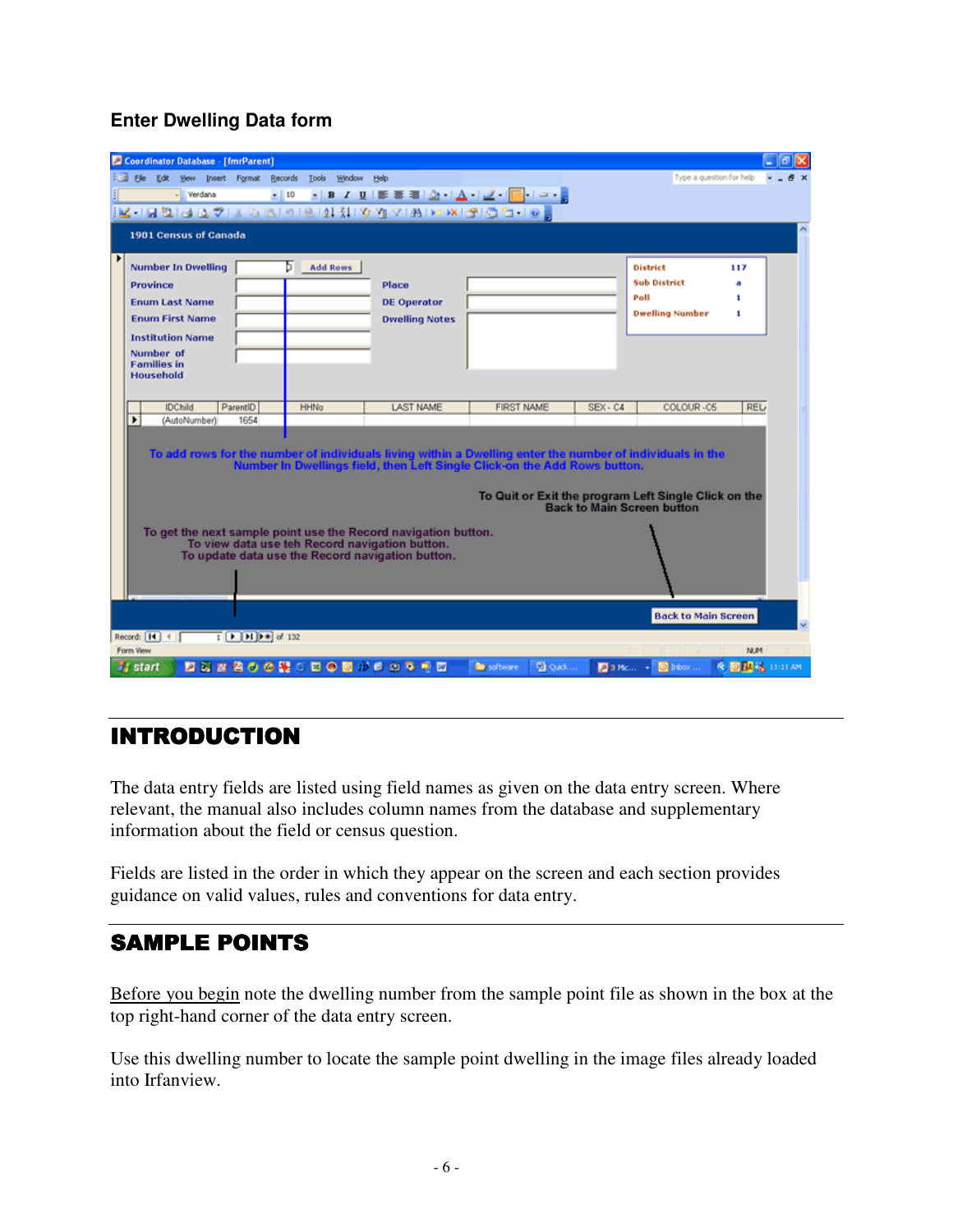## DWELLING NUMBER AND SAMPLE POINT ERRORS

For dwelling number and sample point errors on data in the database, enter a comment in the Dwelling Note field to explain the problem and document the action taken (see Dwelling Note field on page 12). Log all problems on a Data Entry issues Log Sheet.

Examples of dwelling number and sample point errors and actions taken, include:

- A. If required images are missing from the image file, log the problem on a Data Entry issues Log Sheet and bring it to the attention of the Supervisor.
- B. If the sample point dwelling number does not appear in the image file or if there is confusion as to the correct dwelling number, it may be necessary to recount the dwellings from the last clear numbering sequence in order to identify the required sample point dwelling.

Errors have been identified in two scenarios:

- 1. Enumerator counting errors which have not been corrected, or corrections are also in error.
- 2. Incorrect numbering sequences (e.g. 1,2,3, ... 1,2,3) within a subdistrict which have not been corrected.
- C. Occasionally, a recount of the dwellings will not resolve the confusion. For example, one case was identified where changes to dwelling numbers and household numbers had resulted in a lone individual listed as Head followed by (sample point) dwelling without a Head where the relationship of the individuals within the dwelling was ambiguous (i.e., roomers listed before son and daughter – no supporting data to confirm potential relationship of listed children to listed adults (different surnames etc)). In this scenario, the dwellings in the sample point file were not recounted; a note was simply made (in the Dwelling Note field) to document the possibility that the preceding lone Head belonged within the sample point dwelling.
- D. If the sample point is largely illegible, substitute the following dwelling. If other illegible sample point records appear within the same subdistrict, alternate the sequence of selecting replacement sample points, first the dwelling below, then the dwelling above, then below, then above etc.
- E. If sample point dwelling numbers have been duplicated within the sample point file, you need only enter the data once; do not enter duplicate data records to the database. Log the problem on a Data Entry issues Log Sheet and bring it to the attention of the Supervisor who will arrange for the duplicate records to be removed from the sample point file.

## **Proceed with data entry as follows:**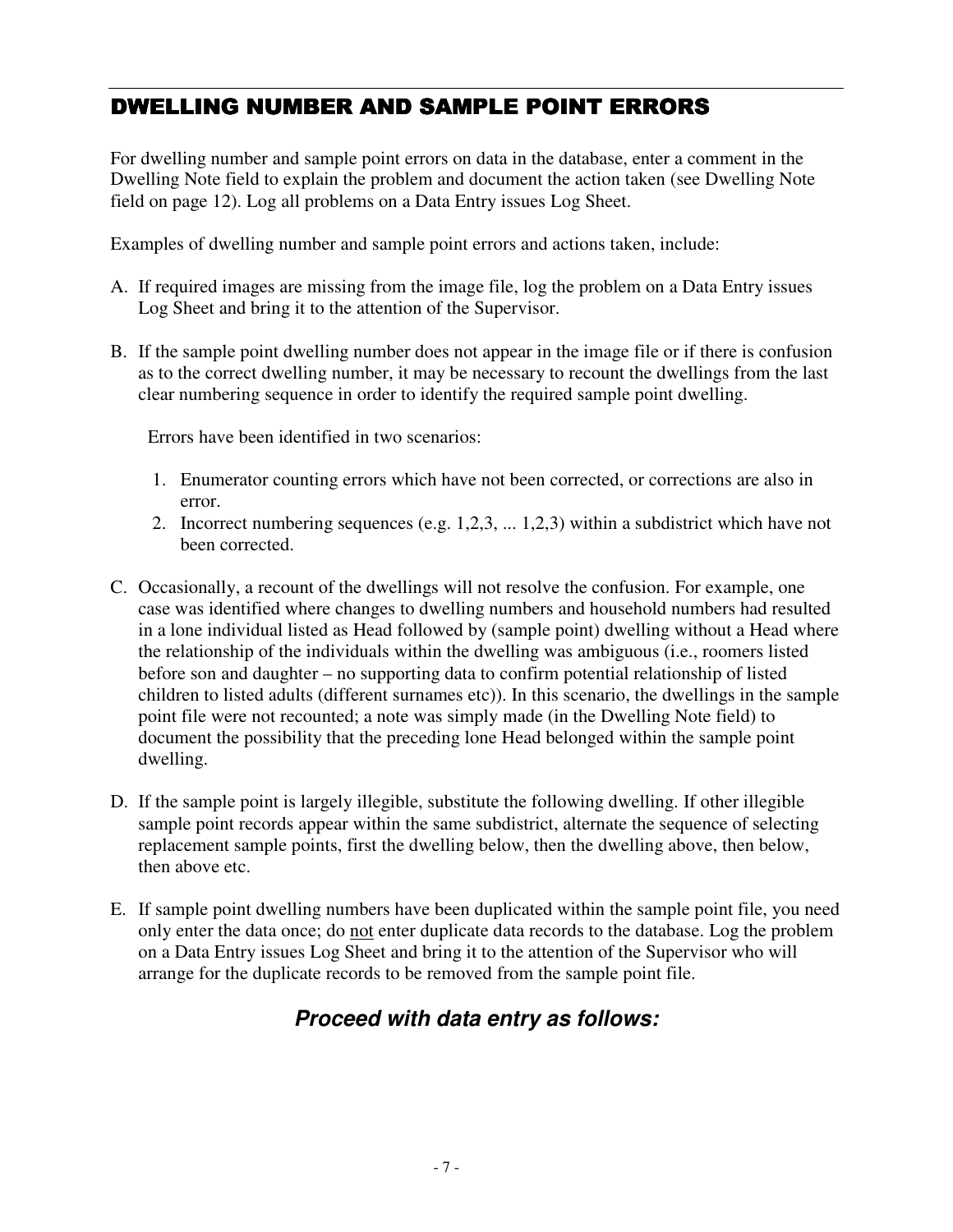## *Field:* **NUMBER IN DWELLING**

#### *Column:* DWINDS

This field is used to generate the required number of rows in the database for individual level data on this dwelling.

- Before you begin count the number of individuals in the dwelling (the number of persons having the same dwelling house number, in column 1) and enter this number on the screen.
- If a dwelling is the last one on a page, look at the next page to see if the dwelling number continues on the next page and if there are additional persons in the dwelling that should be included in your count.
	- $\circ$  Occasionally, the page number will alert you to the possibility that the "next" page has been inserted at a later stage. Particular care must be taken to review page numbers, dwelling numbers, family/household numbers and the listed individuals before deciding if the inserted page contains individuals who belong in the sample point dwelling.
	- o For example, a sample point dwelling was the last dwelling on page 1 and included four individuals (Head, Wife, Son and Daughter) where the occupation of the Head was illegible. The next two pages in numeric order were inserted pages (i.e., 1a, 1b) written by a different enumerator listing the inmates of an asylum with no dwelling number, no family/household number and no apparent Guardian. Regular numbering of pages, dwelling numbers and family/household numbers began again on page 2. A decision was made that the inserted pages were out of order and not therefore a continuation of the sample point dwelling; in this case the individuals on the inserted pages did not belong in the count.
- If the dwelling is split by pages out of order, locate the correct subsequent page and add any additional persons in your count for the dwelling. Look at the Dwelling Note field and decide if you need to enter corresponding notes (see abbreviation=FSPLIT on page 12).
- If you need to add more rows during data entry, type the required number and hit Add Rows.

## *Field:* PROVINCE

The following table lists data entry valid values for abbreviation of Canadian Provinces and Territories. Note some abbreviations reflect naming conventions in use in 1901:

| (1901) Province or territory | (1901) Enumerator instructed | Use the following data entry |
|------------------------------|------------------------------|------------------------------|
| name in full:                | to abbreviate as:            | abbreviation:                |
| Alberta                      | Alb.                         | NW                           |
| Assiniboia                   | Assa.                        | <b>NW</b>                    |
| Athabaska                    | Ath.                         | AT                           |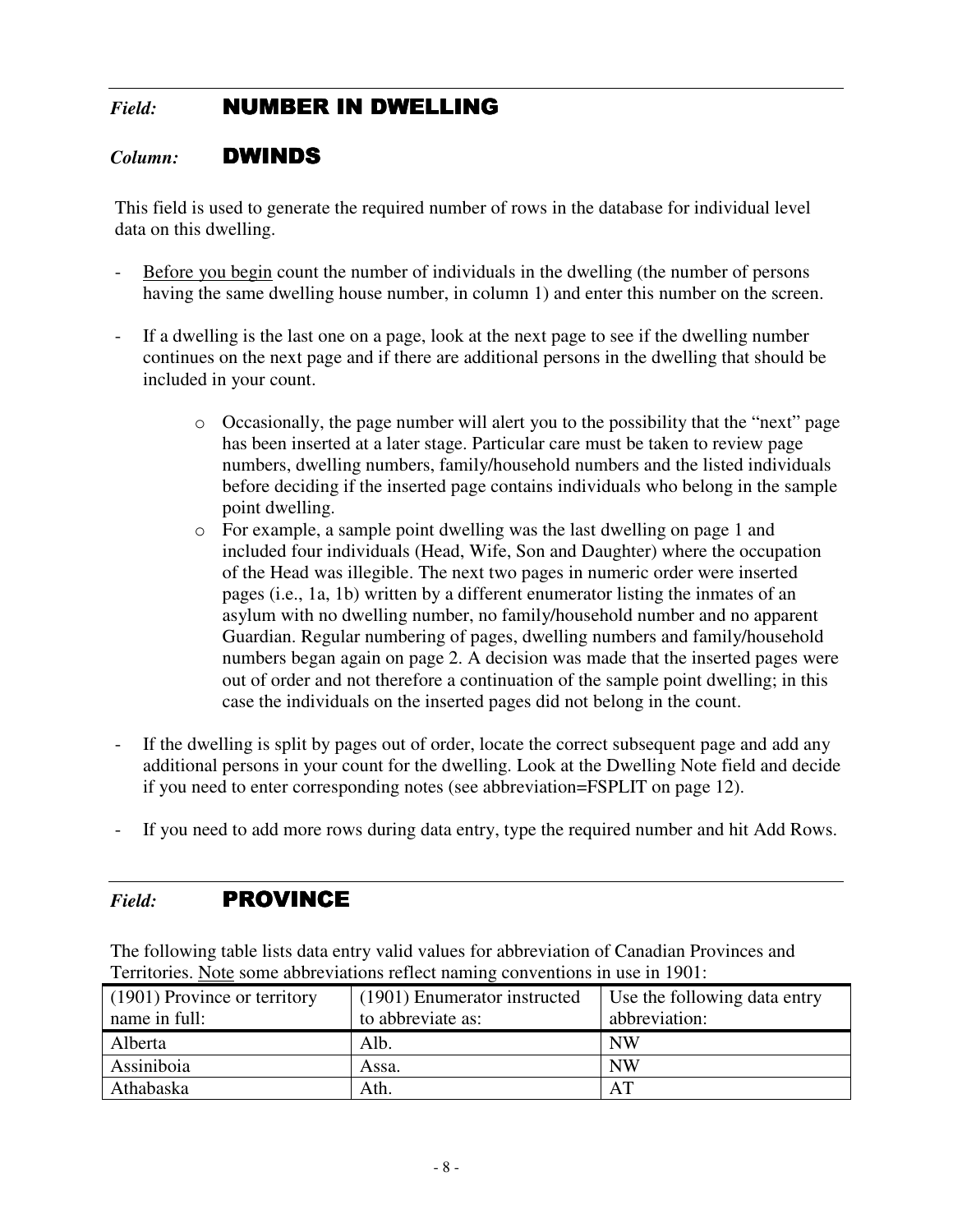| British Columbia       | B.C.   | <b>BC</b> |
|------------------------|--------|-----------|
| Cape Breton            |        | CB        |
| Franklin               | F.     | <b>FR</b> |
| Keewatin               | K.     | KE        |
| Mackenzie              | Mack.  | <b>MC</b> |
| Manitoba               | Man.   | <b>MA</b> |
| New Brunswick          | N.B.   | NB        |
| North West Territories |        | <b>NW</b> |
| Nova Scotia            | N.S.   | <b>NS</b> |
| Ontario                | Ο.     | ON        |
| Prince Edward Island   | P.E.I. | <b>PE</b> |
| Quebec                 | Q.     | QU        |
| Saskatchewan           | Sask.  | <b>NW</b> |
| Ungava                 | U.     | <b>UN</b> |
| Yukon                  | Yuk.   | YU        |

## *Field:* **ENUM LAST NAME**

#### *Column:* ENUMLNM

- Enter the last name of the enumerator, as stated at the top of Schedule 1.
- It is important to read the top of each page as the enumerator name may change from page to page.
- If first and last names are reversed on the manuscript, enter them in the correct data entry fields without comment.
- It is important to keep the spelling of the last name consistent. If in doubt about the spelling, check adjacent pages and consistently use the spelling that appears to be correct or most frequent.
- If names are illegible but you can tell there is more than one distinct last name, enter !1, !2 and so on to indicate separate occurrences of distinct last names.
- Do not leave this field blank. Enter  $*$  in place of missing data.
- Other acceptable entries:
	- ! illegible
	- = enumerator entered "unknown"
	- ? in place of illegible characters or preceding LNM for a guess (with space) (e.g., ?LNM Smith)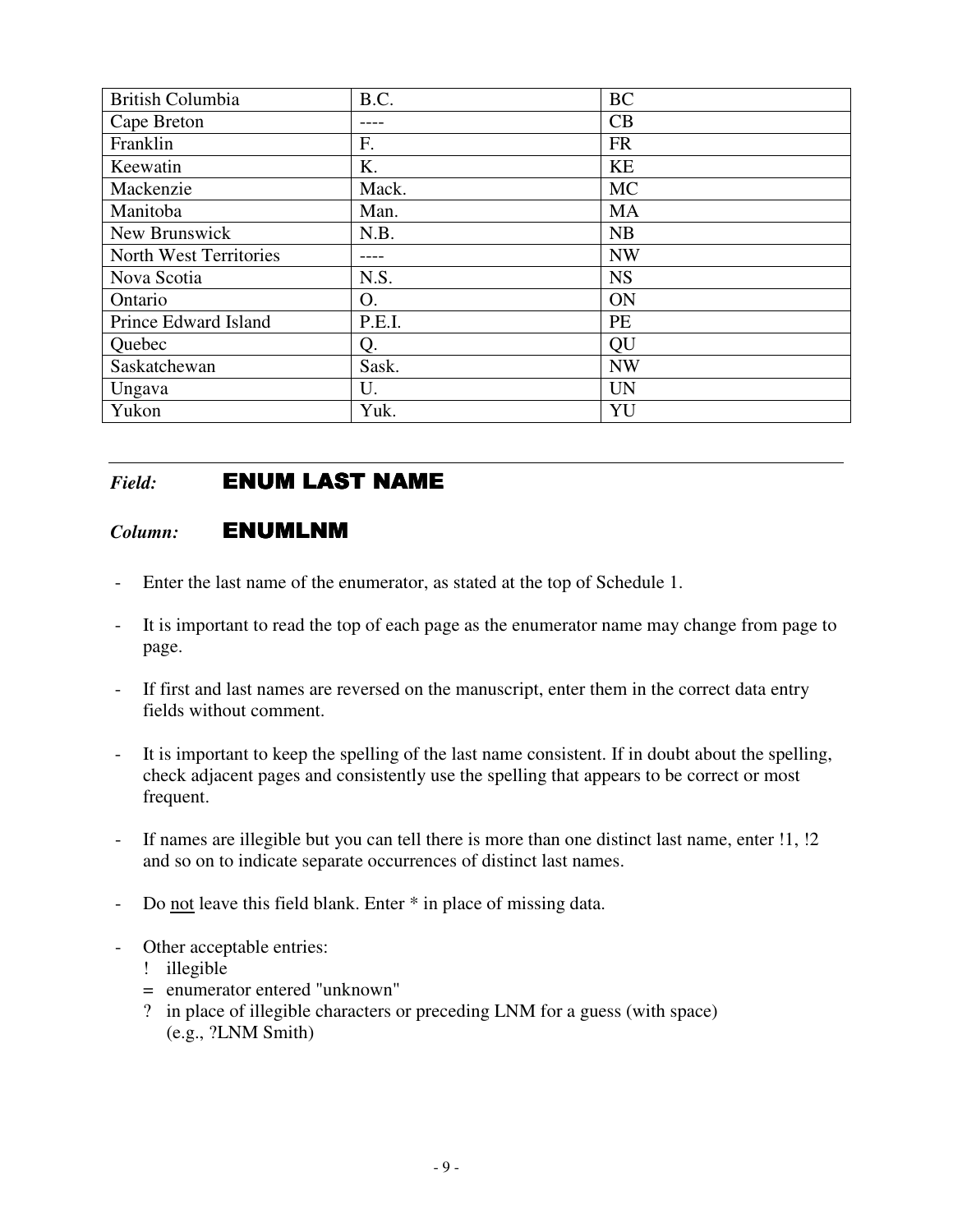## *Field:* **ENUM FIRST NAME**

#### *Column:* ENUMFNM ENUMFNM

- Enter the first name of the enumerator, as stated at the top of Schedule 1.
- If first and last names are reversed on the manuscript, enter them in the correct data entry fields without comment.
- Enter the name as it appears on the manuscript image including middle initials(s) if given. Enter multiple initials separated by a space. Thus if the enumerator is Geo GW Calder enter Geo G W in this field.
- Enter titles such as Mr, Mrs, Dr, Rev, etc. after the first name. Junior and Senior should be abbreviated as Jr and Sr and entered after the first name.
- Do not include punctuation marks for initials or simple abbreviations.
- Do not leave this field blank. Enter  $*$  in place of missing data.
- Other acceptable entries:
	- ! illegible
	- = enumerator entered "unknown"
	- ? in place of illegible characters or preceding FNM for a guess (with space) (e.g., ?FNM Joe)

#### *Field:* **INSTITUTION NAME**

#### *Column:* HINST

- If a description of an institution has been noted anywhere on Schedule 1, enter the description. You may be able to infer the type of institution from the occupation of the firstlisted person.
- Possible institutions: hospital, asylum, prison, convent, boarding house, house of refuge.

#### Field: **NUMBER OF FAMILIES IN HOUSEHOLD**

#### *Column:* DWHHS

- This field is incorrectly labeled on the screen. It is intended to record the number of *families or households* in a dwelling.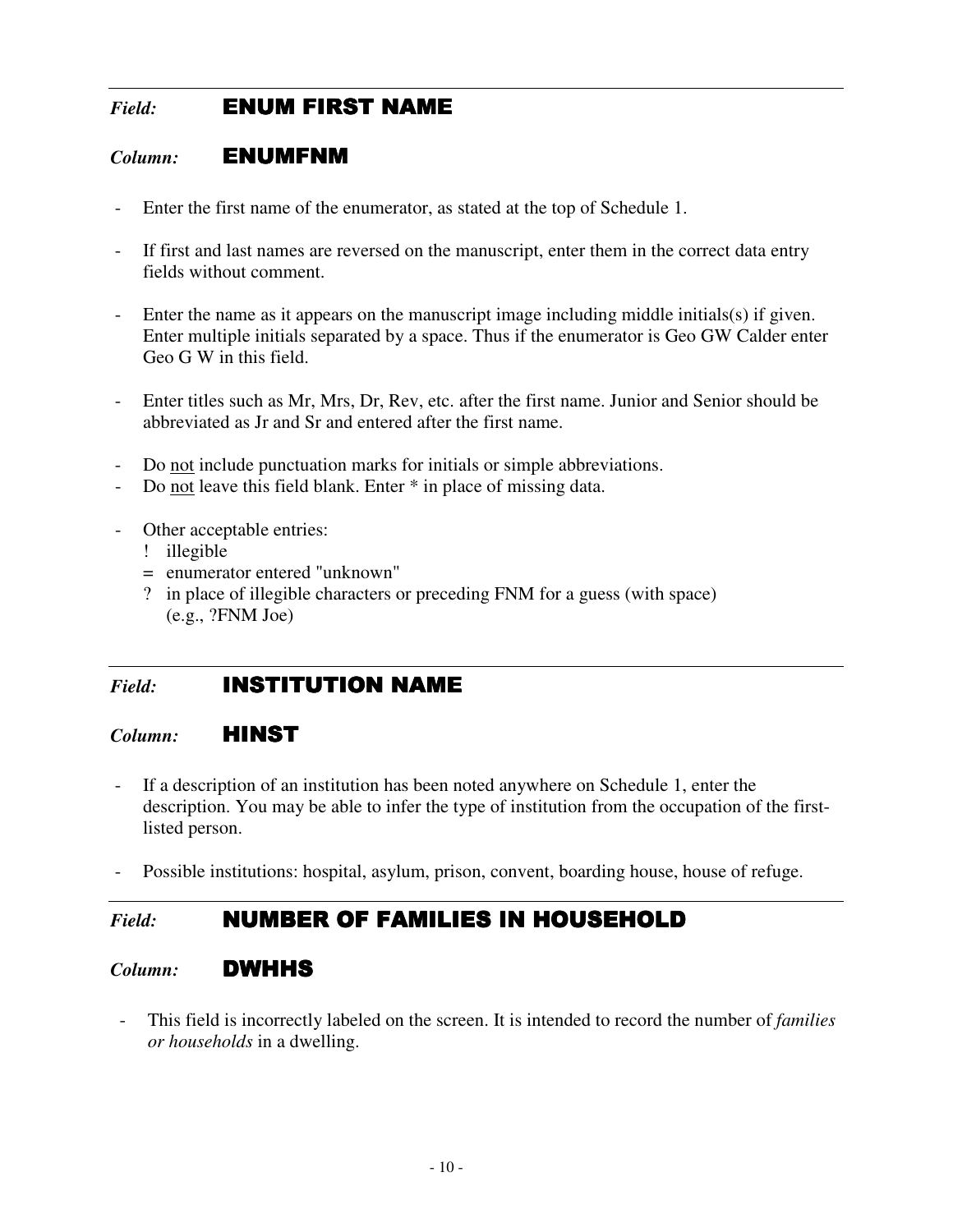- On the census manuscript, Column 1 gives the sequence number of the dwelling; column 2 gives the sequence number(s) of "Family or Household" within dwelling house number.
- Before you begin count the number of distinct sequence numbers in column 2 for this dwelling and enter that count on the screen.
- In some cases the count will be larger than 1 indicating that the enumerator has recorded more than one family or household in the dwelling.
- In most cases the count will equal 1 indicating one family or household (and only one individual designated as "Head") per dwelling.
- If the sequence numbers in either column 1 or column 2 are not clear or do not correspond to the apparent number of families, consult the supervisor on duty.

#### *Field:* PLACE

- Enter the name of the "City, town, village, township or parish" from the top of Schedule 1.
- Read the whole of the top of the page and if a city ward is given as well as the city, give both pieces of information. Always give city name first; e.g., City of Toronto Ward 3
- If a place name has been crossed out on the census manuscript, look at Dwelling Note field and decide if you need to enter corresponding notes (see abbreviation=INC X on page 12).
- It is important to keep the spelling consistent. If in doubt about the spelling, check adjacent pages and use the spelling that appears to be correct or most frequent.
- Do not abbreviate.
- Do not enter  $*$  for missing data. If you cannot find the information, leave the field blank.
- Other acceptable entries:
	- {} around a fairly certain operator guess
	- ! illegible
	- / to separate main entry from extraneous information. E.g., if the enumerator added other information such as Ontario we would separate as City of Toronto Ward 3 / Ontario

## *Field:* DE OPERATOR

If the Data Entry Operator ID is not populated from the previous screen, enter your ID here.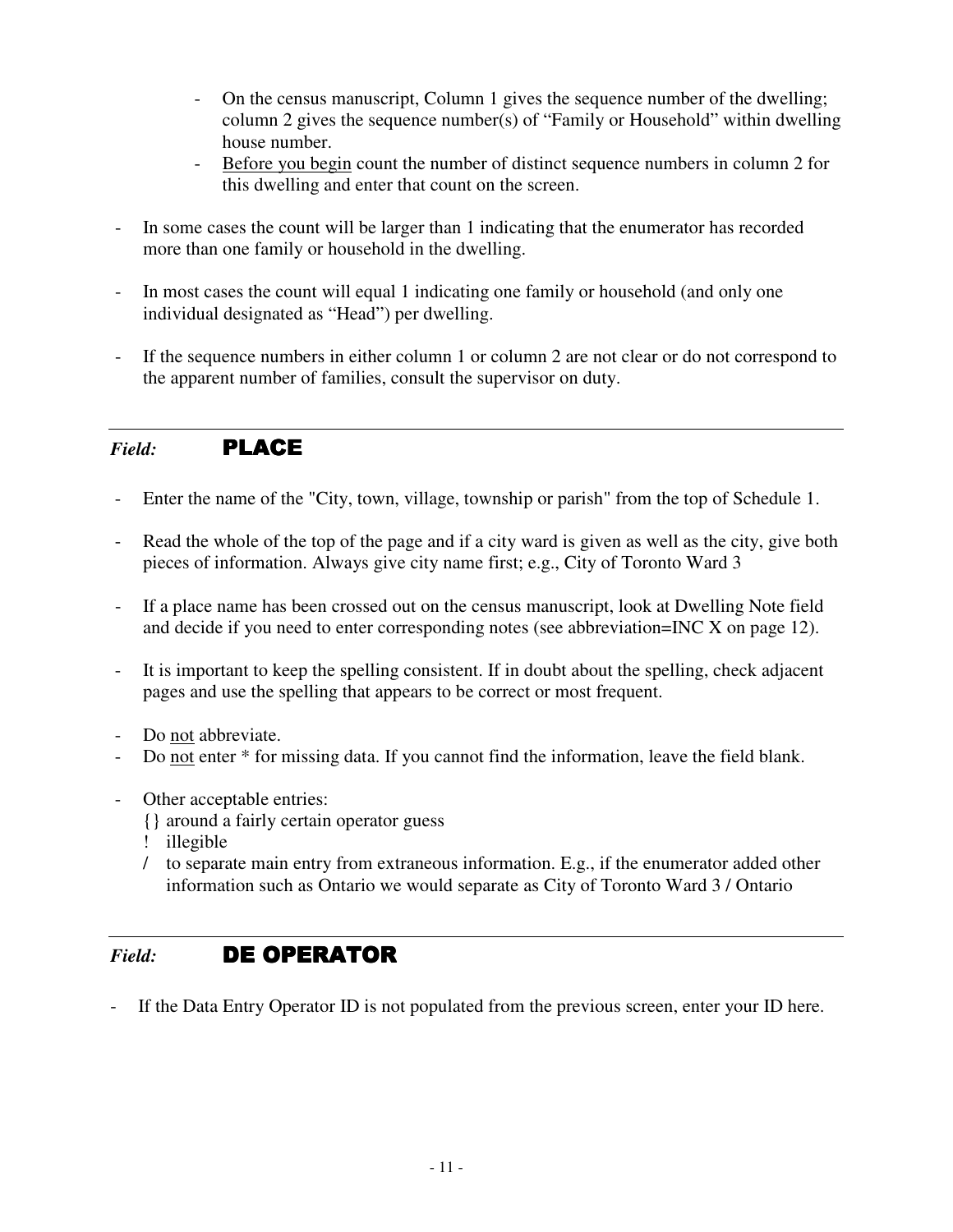## **Field:** DWELLING NOTE

#### *Column:* DWNOTE

- Enter any unusual information or conditions pertaining to the dwelling or sample point.
- If information relates to a specific data entry field, mention the field name as given on the data entry screen.
- Do not enter information here that relates to an individual within the dwelling. Information on individuals should be entered in the Individual Note field (see page 34).
- Acceptable abbreviations:

| <b>SUP</b> | The page is marked "supplemental"                                      |
|------------|------------------------------------------------------------------------|
| FSPLIT 105 | The family is continued on a non-concurrent page. Include page number. |
| OC.        | Questionable case                                                      |
| INC X      | Incorporated place is crossed out                                      |

## *Field:* **PAGE NUMBER**

#### *Column:* **PAGENBR**

- Enter the page number of the census as given at the top left or top right of the census form.
- If the page number is not given, look at adjacent pages and determine that you have the correct page.
- Do not leave this field blank.

## *Field:* **LINE NUMBER**

#### *Column:* LINENBR

- Enter the line number on the census page as given in the left hand or right hand margin of the page, under the heading Line/Ligne.
- The number must be between 1 and 50.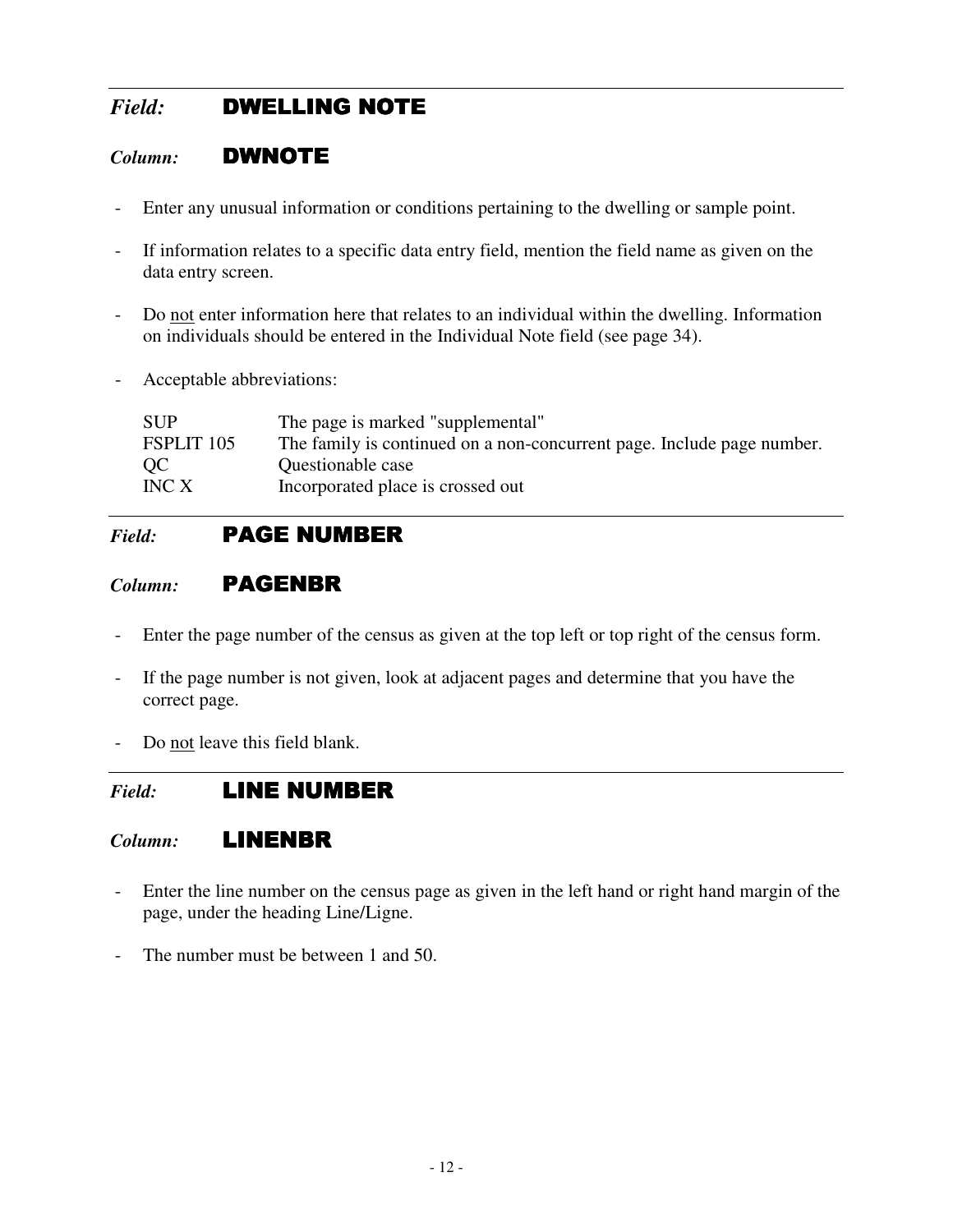## *Field:* HHNO

#### *Column:* HHNBR

- Enter the "Family or Household" number from column 2. Under normal circumstances, this number will be equal to or greater than the Dwelling House sequence number in column 1.
- If the number in column 2 has been amended or over-written, use amended number.
- If Family or Household number is not given, enter \* to replace missing data.

#### *Field:* **LAST NAME**

#### *Column:* INDLNM

- Enter a consistent spelling of the last name as given in column 3.
- If first and last names are reversed on the manuscript, enter them in the correct data entry fields without comment.
- If the names are illegible and you can tell there is more than one distinct last name, enter !1, !2 and so on.
- If characters are illegible enter ? in place of illegible characters.
- If you need to guess the name, precede your guess with ?LNM (e.g. ?LNM Smith).
- Do not leave this field blank. Enter \* in place of missing data.
- Other acceptable entries:
	- ! illegible
	- = enumerator entered "unknown"

## *Field:* FIRST NAME

#### *Column:* INDFNM

- Enter the first name and initial as given in column 3.
- If first and last names are reversed on the manuscript, enter them in the correct data entry fields without comment.
- If characters are illegible enter ? in place of illegible characters.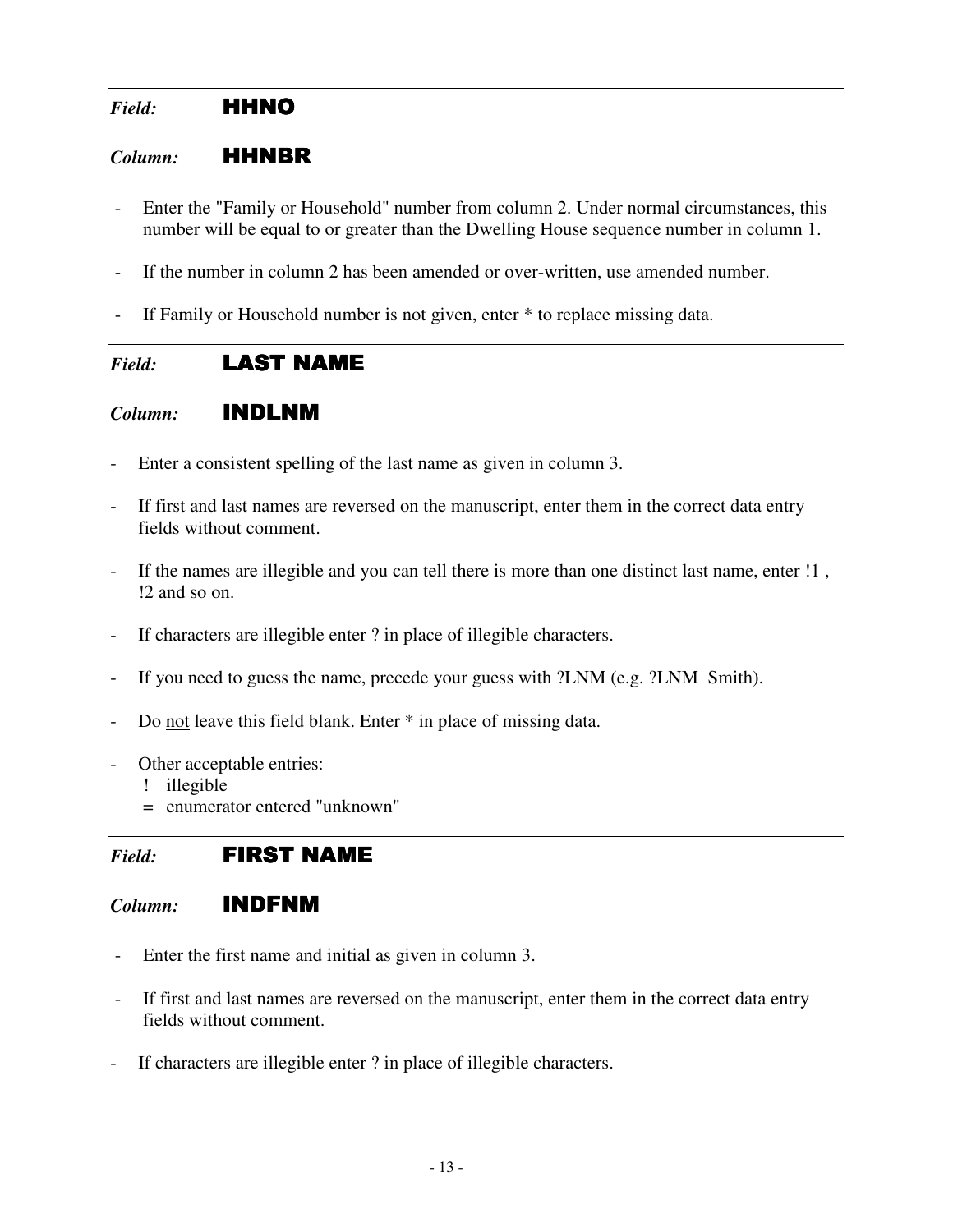- If you need to guess the name, precede your guess with ?FNM (e.g. ?FNM Sam).
- Enter titles such as Mr, Mrs, Dr, Rev, etc. after the first name. Junior and Senior should be abbreviated as Jr and Sr and entered after the first name.
- Do not include punctuation marks for initials or simple abbreviations.
- Do not leave this field blank. Enter  $*$  in place of missing data.
- Other acceptable entries:
	- ! illegible
	- = enumerator entered "unknown"

*Field:* SEX

- Enter sex (M or F) of individual from column 4.
- If the entry appears to be wrong and you can tell the sex based on Relation to Head (for instance, Son with Sex F in column 4) then enter as given in SEX field and enter comment SEX# in the Individual Note field (see page 34). You may also record your suggestion for an alternative entry as an additional comment in the Individual Note field e.g. **;** SUG SEX M.
- If sex is missing and you can tell the sex based on Relation to Head, then enter the suggested sex in this field and enter SUG SEX in the Individual Note field (see page 34).
- If sex is missing or appears to be wrong for a boarder, lodger or domestic (i.e. nonspecific genders) and you can make an educated guess based on name and occupation, then enter your guess in this field and enter SUG SEX in the Individual Note field (see page 34).
- Note: the first name of an individual may offer some assistance but guessing on the basis of name alone is risky. If in doubt, do not guess; enter \* (missing), ! (illegible) and/or enter a comment in the Individual Note field (see page 34).
- Do not leave this field blank. Enter  $*$  in place of missing data.
- Other acceptable entries:
	- ! illegible
	- = enumerator entered "unknown"

#### *Field:* COLOUR

- Enter letter from column 5.
	- w … white
	- r … red
	- b … black
	- y … yellow
	- o … other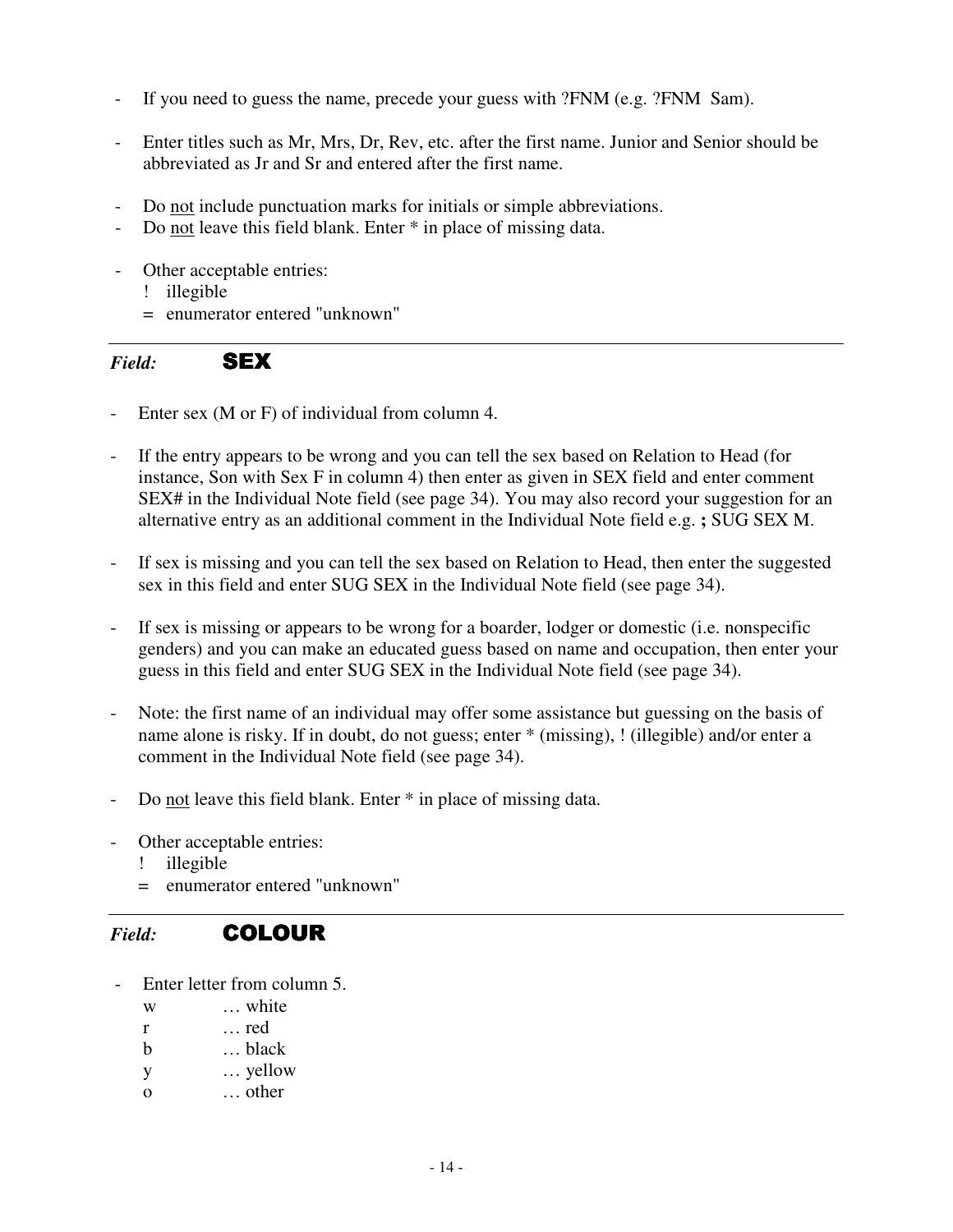- Instructions to enumerators state that children of marriages between whites and others will be classed as red, black or yellow regardless of "the degree of colour."
- If enumerators entered comment (such as "1/2 b" for half-black) put this information in the Individual Note field as follows: COLOUR 1/2 b (see page 34).
- Do not leave this field blank. Enter  $*$  in place of missing data.
- Other acceptable entries:
	- ! illegible
	- = enumerator entered "unknown"

## *Field:* RELATION TO HEAD

#### *Column:* RELHEAD

- Enter relationship to head of family or household as given by the enumerator in column 6.
- If the relationship appears to be wrong, enter the relationship from column 6 as given and enter RELHEAD# in the Individual Note field (see page 34).
- If the relationship is missing and you can guess the relationship, do not enter your guess in this field. Enter \* in place of the missing data and use the Individual Note field (see page 34) to make your suggestion e.g. SUG RELHEAD SIS (i.e. suggested relhead sister).

| Relationship given as:       | Use the following data entry abbreviation: |
|------------------------------|--------------------------------------------|
| Head                         | HD                                         |
| Wife                         | WF                                         |
| Son                          | SON                                        |
| Daughter                     | <b>DAU</b>                                 |
| Father                       | <b>FAT</b>                                 |
| Mother                       | <b>MOM</b>                                 |
| <b>Brother</b>               | <b>BRO</b>                                 |
| <b>Sister</b>                | <b>SIS</b>                                 |
| Father in law                | <b>FATLAW</b>                              |
| Mother in law                | <b>MOMLAW</b>                              |
| Brother in law               | <b>BROLAW</b>                              |
| Sister in law                | <b>SISLAW</b>                              |
| Son in law                   | <b>SONLAW</b>                              |
| Daughter in law              | <b>DAULAW</b>                              |
| Domestic or domestic servant | <b>DOM</b>                                 |
| Servant                      | <b>SERV</b>                                |
| Lodger                       | <b>LDG</b>                                 |
| <b>Boarder</b>               | <b>BDR</b>                                 |

Frequently occurring relationships may be abbreviated as follows: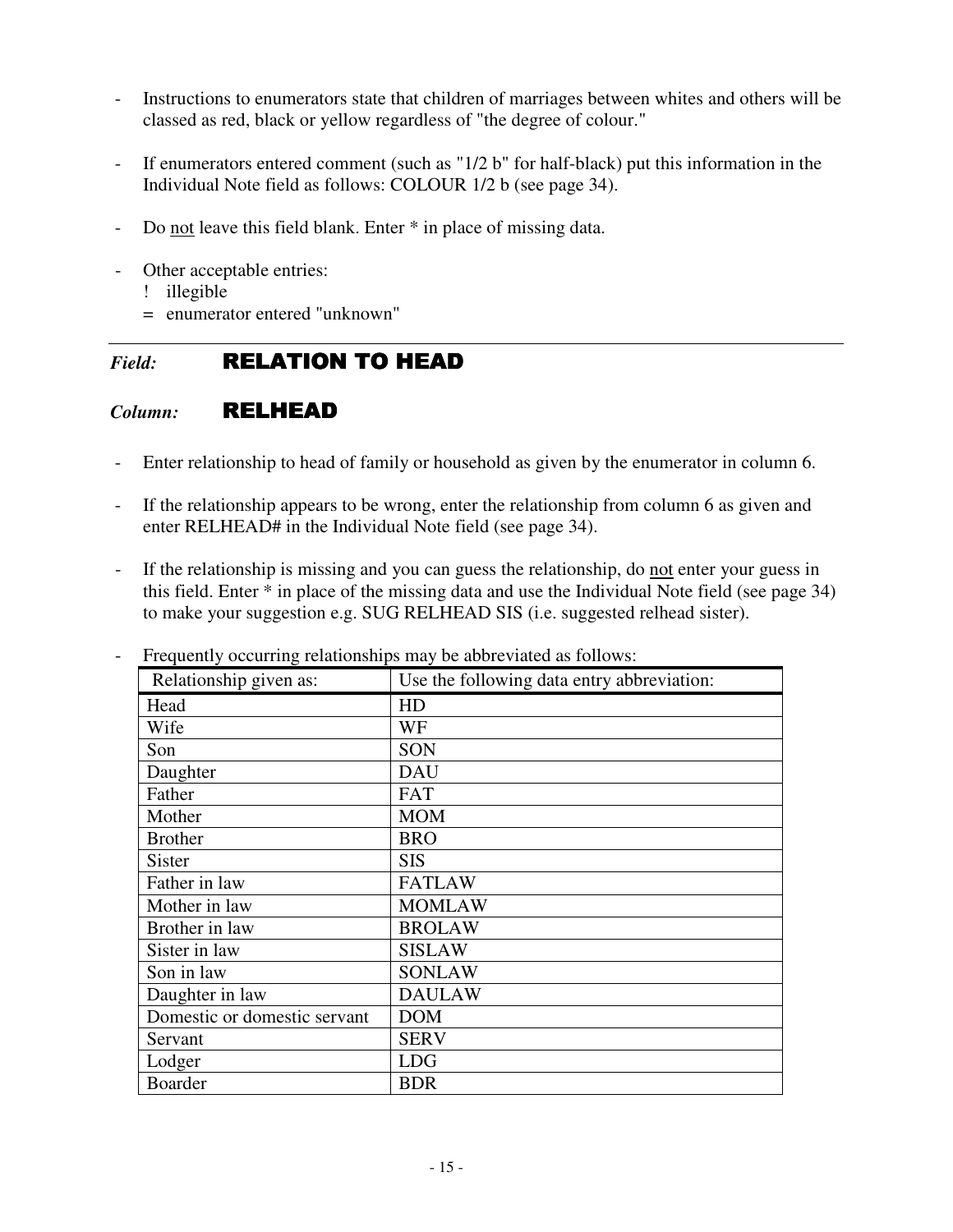- Do not leave this field blank. Enter  $*$  in place of missing data.
- Other acceptable entries:
	- ! illegible
	- = enumerator entered "unknown"

## *Field:* **MARITAL STATUS**

## *Column:* MARST

- Enter marital status as given in column 7.
- The description of marital status is usually given by use of initial letters as follows:
	- S … Single M … Married W … Widowed D … Divorced
- If a Head and Wife are incorrectly listed as "S" enter this value in the field and enter MARST# in the Individual Note field (see page 34).
- Do not leave this field blank. Enter  $*$  in place of missing data.
- Other acceptable entries:
	- ! illegible
	- = enumerator entered "unknown"
- *Field:* DAY, MONTH

## *Column:* **BDAY (BIRTHDATE)**

- This field is used to record the date and month of birth from column 8 in format DD MMM
	- First, enter the date of birth: 1 31 from column 8. For numbers under 10 you must zerofill; e.g., if the day is 5 enter 05
	- Then, enter the month, using the first three letters of the month e.g., Nov
- Do not leave this field blank. Enter  $*$  in place of missing data.
- Other acceptable entries:
	- \* in place of missing day/date e.g., \* Nov
	- ! illegible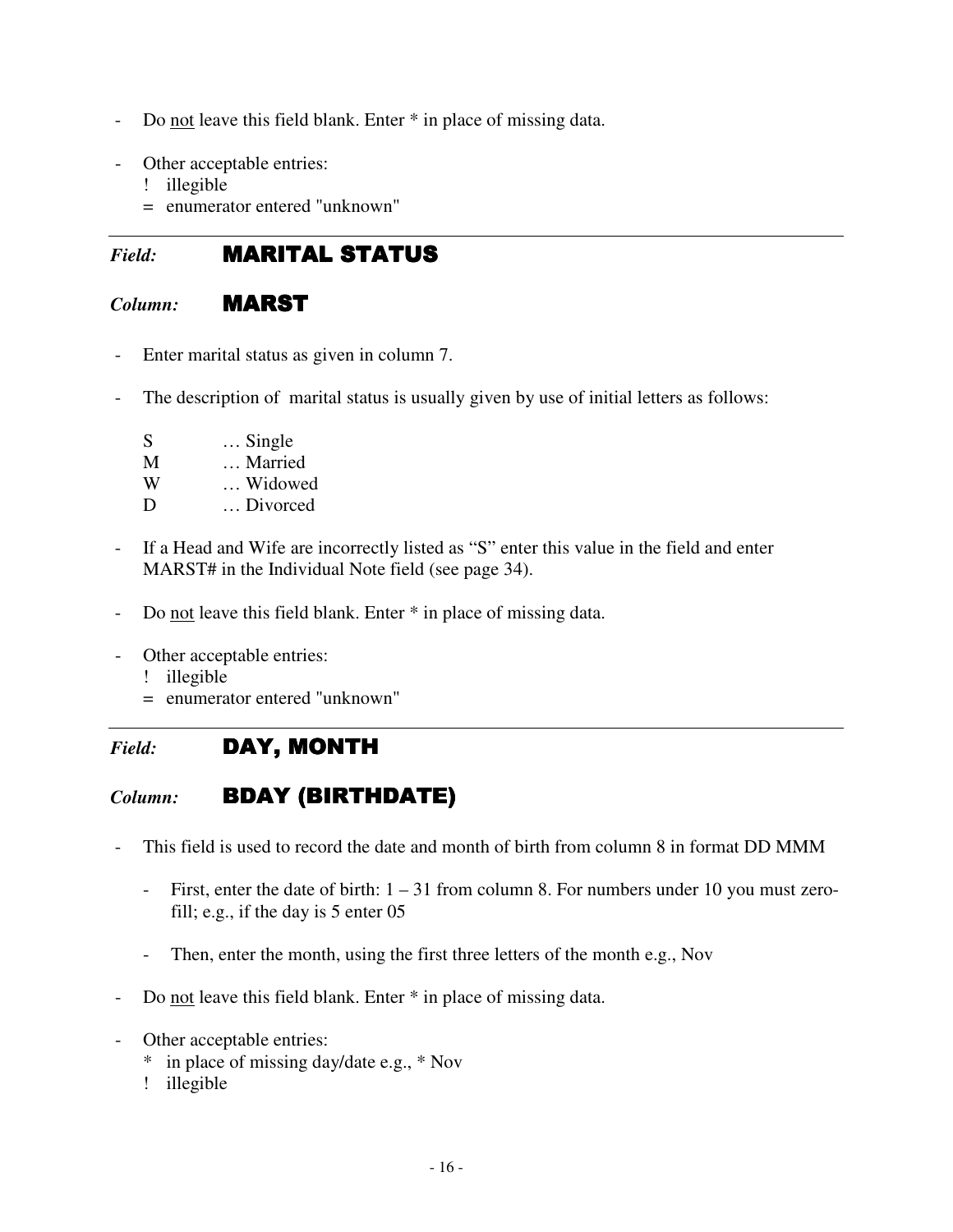- ? in place of illegible characters
- = enumerator entered "unknown"

#### *Field:* YEAR OF BIRTH YEAR OF BIRTH

- Enter the year of birth from column 9 in format YYYY.
- If the year of birth on an individual response is given as a two digit number e.g. '76, the year of birth should be entered as a four digit number e.g. 1876.
- If the enumerator entry appears to be wrong, enter the value as given and enter YEAROFBIRTH# in the Individual Note field (see page 34).
- Do not leave this field blank. Enter \* in place of missing data.
- Other acceptable entries:
	- ! illegible
	- ? in place of illegible character(s) within the four digit number.
	- = enumerator entered "unknown"

#### *Field:* **AGE AT LAST BIRTHDAY**

#### *Column:* AGEYR

- Enter age of individual at last birthday from column 10.
- If age is less than 1 year, enter 0.
- If the enumerator entry is legibly written but appears to be incorrect, enter the value as given and enter AGEYR# in the Individual Note field (see page 34).
- If the entry is poorly written but you have a good guess, enter your guess and enter AGEYR? in the Individual Note field (see page 34).
- Do not leave this field blank. Enter  $*$  in place of missing data.
- Other acceptable entries:
	- ! illegible
	- ? in place of an unknown digit in a two digit number.
	- = enumerator entered "unknown"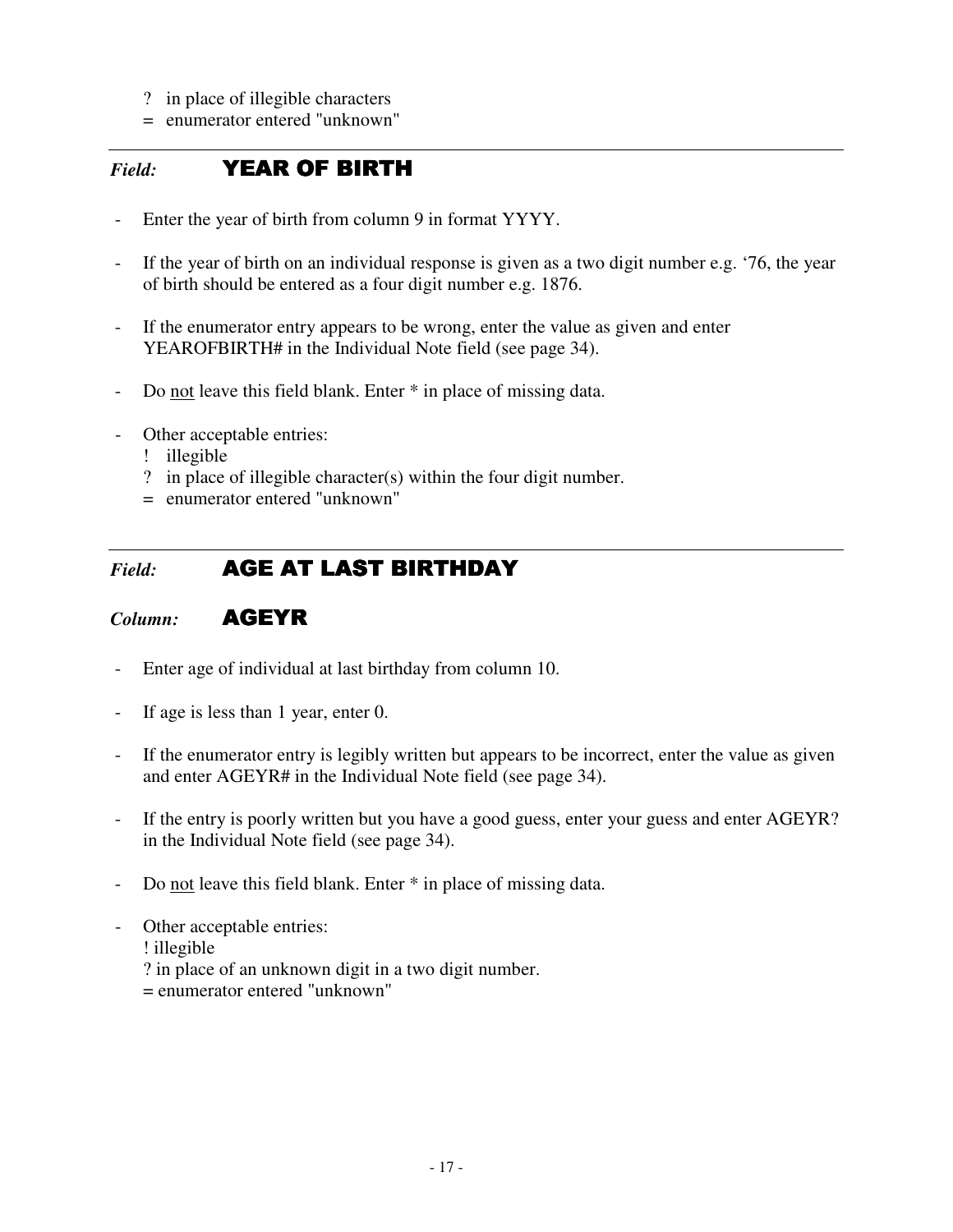## *Field:* **AGE IN MONTHS (IF UNDER 1)**

#### *Column:* AGEMO

- Enter number of months for individuals under 1 year old if given in column 10.
- Convert fractions into months, e.g. for 3/4 enter 9; for 0/12, enter 0.
- Enter best guess for poorly written numbers and enter AGEMO? in Individual Note field (see page 34).
- Do not leave this field blank for a child under 1. Enter  $*$  in place of missing data.
- Other acceptable entries:
	- ? illegible alpha character
	- ! illegible
	- = enumerator entered "unknown"

0 zero

## Field: **COUNTRY/PLACE OF BIRTH**

#### *Column:* BPL

- Enter all information from column 11, as given by the enumerator.

| Country:       | Abbreviate as: | Country:   | Abbreviate as: |
|----------------|----------------|------------|----------------|
| Albania        | <b>ALB</b>     | Korea      | <b>KOR</b>     |
| Arabia         | ARA            | Lapland    | <b>LAP</b>     |
| Armenia        | <b>ARM</b>     | Lithuania  | <b>LIT</b>     |
| Austria        | <b>AUS</b>     | Macedonia  | <b>MAC</b>     |
| Bohemia        | <b>BOH</b>     | Mexico     | <b>MEX</b>     |
| Bulgaria       | <b>BUL</b>     | Moravia    | <b>MOR</b>     |
| Canada         | CAN            | Norway     | <b>NOR</b>     |
| China          | <b>CHI</b>     | Persia     | <b>PER</b>     |
| Croatia        | <b>CRO</b>     | Poland     | POL            |
| Czechoslovakia | <b>CZE</b>     | Portugal   | <b>POR</b>     |
| Denmark        | <b>DEN</b>     | Prussia    | <b>PRUS</b>    |
| England        | <b>ENG</b>     | Rumania    | <b>RUM</b>     |
| Estonia        | <b>EST</b>     | Russia     | <b>RUS</b>     |
| Finland        | <b>FIN</b>     | Scotland   | SCO            |
| France         | <b>FRA</b>     | Slovakland | <b>SLK</b>     |
| Germany        | <b>GER</b>     | Spain      | <b>SPA</b>     |

- Frequently occurring values for countries may be abbreviated as follows: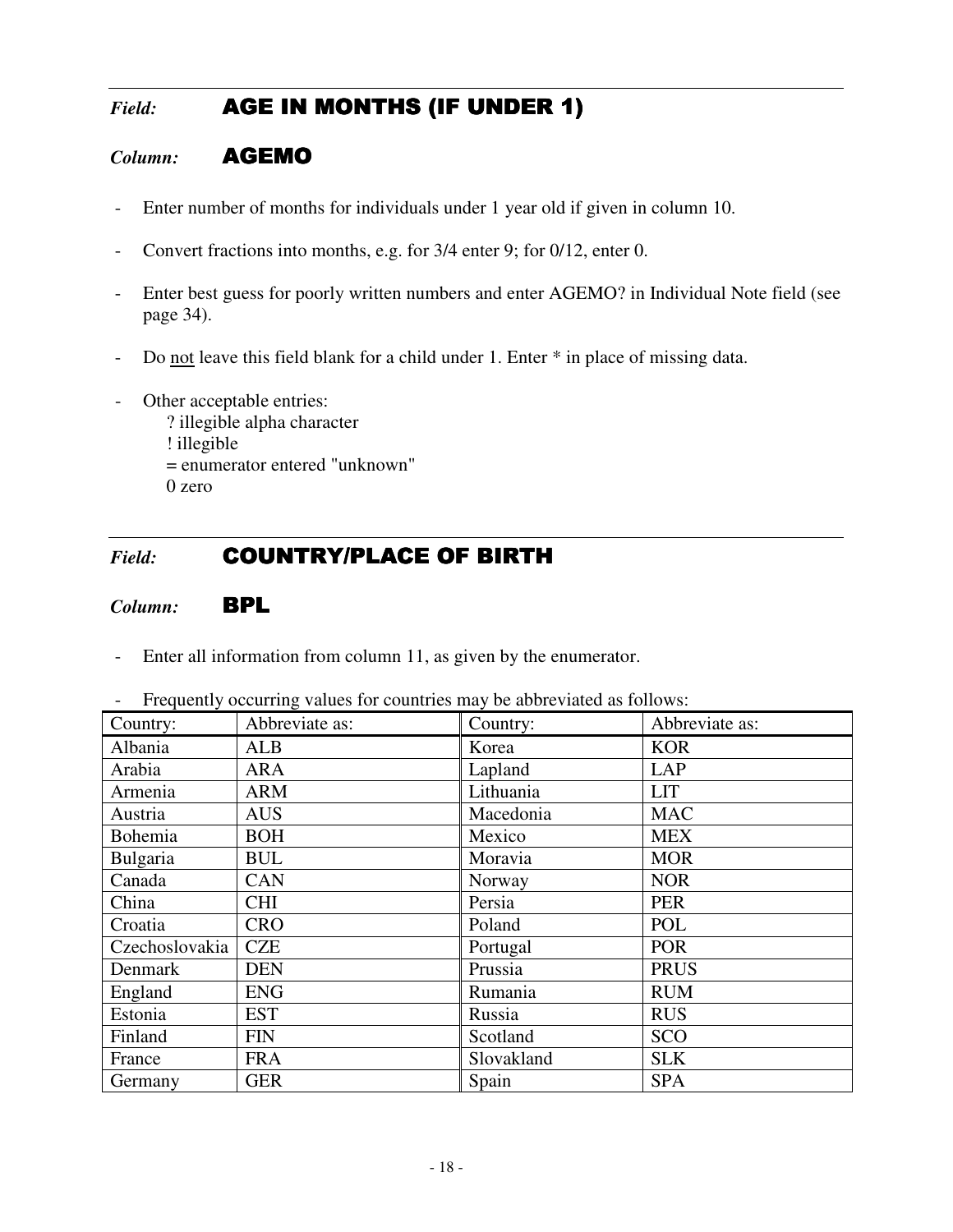| Greece  | GRE        | Sweden               | <b>SWE</b>   |
|---------|------------|----------------------|--------------|
| Hawaii  | <b>HAW</b> | Switzerland          | <b>SWITZ</b> |
| Hungary | <b>HUN</b> | Syria                | <b>SYR</b>   |
| Iceland | ICE        | Turkey               | <b>TUR</b>   |
| Ireland | <b>IRE</b> | Ukraine              | <b>UKR</b>   |
| Italy   | ITA        | <b>United States</b> | <b>US</b>    |
| Japan   | <b>JAP</b> |                      |              |

- For Canadian Provinces and Territories:

| (1901) Province or territory | (1901) Enumerator instructed | Use the following data entry |
|------------------------------|------------------------------|------------------------------|
| name in full:                | to abbreviate as:            | abbreviation:                |
| Alberta                      | Alb.                         | <b>NW</b>                    |
| Assiniboia                   | Assa.                        | <b>NW</b>                    |
| Athabaska                    | Ath.                         | AT                           |
| <b>British Columbia</b>      | B.C.                         | <b>BC</b>                    |
| Cape Breton                  |                              | CB                           |
| Franklin                     | F.                           | <b>FR</b>                    |
| Keewatin                     | K.                           | <b>KE</b>                    |
| Mackenzie                    | Mack.                        | <b>MC</b>                    |
| Manitoba                     | Man.                         | <b>MA</b>                    |
| New Brunswick                | N.B.                         | NB                           |
| North West Territories       |                              | <b>NW</b>                    |
| Nova Scotia                  | N.S.                         | <b>NS</b>                    |
| Ontario                      | O.                           | ON                           |
| Prince Edward Island         | P.E.I.                       | PE                           |
| Quebec                       | Q.                           | QU                           |
| Saskatchewan                 | Sask.                        | <b>NW</b>                    |
| Ungava                       | U.                           | <b>UN</b>                    |
| Yukon                        | Yuk.                         | YU                           |

- Refer to the online data dictionary to confirm other known values for Birthplace.
- Do not leave this field blank. Enter  $*$  in place of missing data.
- Other acceptable entries
	- ! illegible
	- = enumerator entered "unknown"
	- {} placed around entry to indicate Data Entry Operator guess
	- / to separate main entry from extraneous information (e.g. POL / Krakow).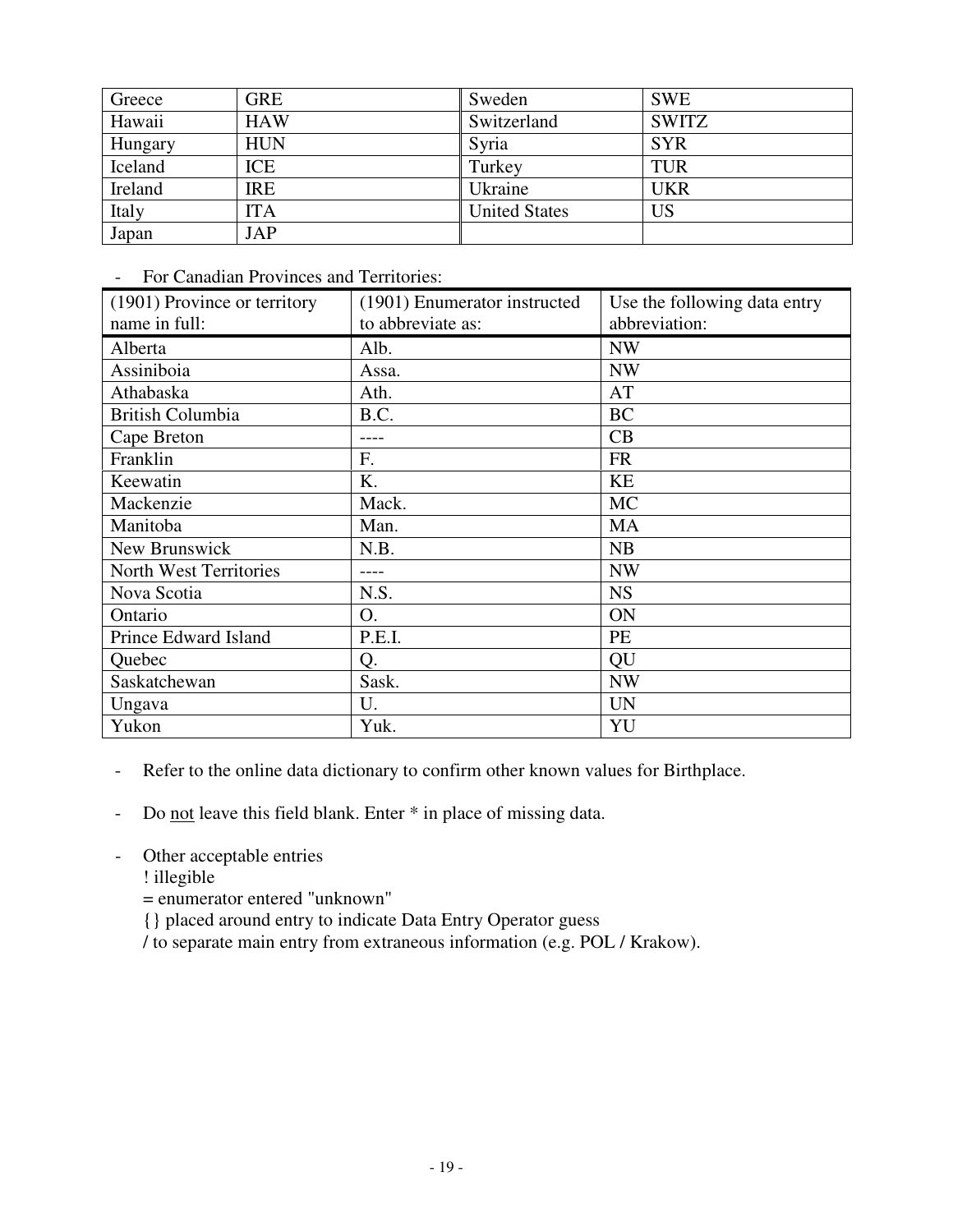## *Field:* URBAN/RURAL

#### *Column:* UR

- Enter U for urban, R for rural, if either r or u appears after country or place of birth in column 11.
- Instructions to enumerators were ambiguous with the result that some enumerators thought that r or u should be entered only for those born in Canada; others thought that r or u should be entered in all cases.
- If neither r nor u appears in column 11, leave this field blank.
- Other acceptable entries: ! illegible
	- = enumerator entered "unknown"

## Field: **IMMIGRATION YEAR**

#### *Column:* IMMYR

- Enter the year of immigration to Canada from column 12.
- If person is foreign born and column12 is blank, enter \* to replace missing data.
- If a Canadian-born person has an entry in this field, enter the data as given and enter IMMYR# in the Individual Note field (see page 34).
- If you are uncertain of a number, enter your best guess in the IMMYR field and enter IMMYR? in the Individual Note field (see page 34).
- Other acceptable entries:
	- \* missing (only required where IMMYR is missing and birthplace is foreign) ! illegible
	- = enumerator entered "unknown"
	- ? in place of an unreadable number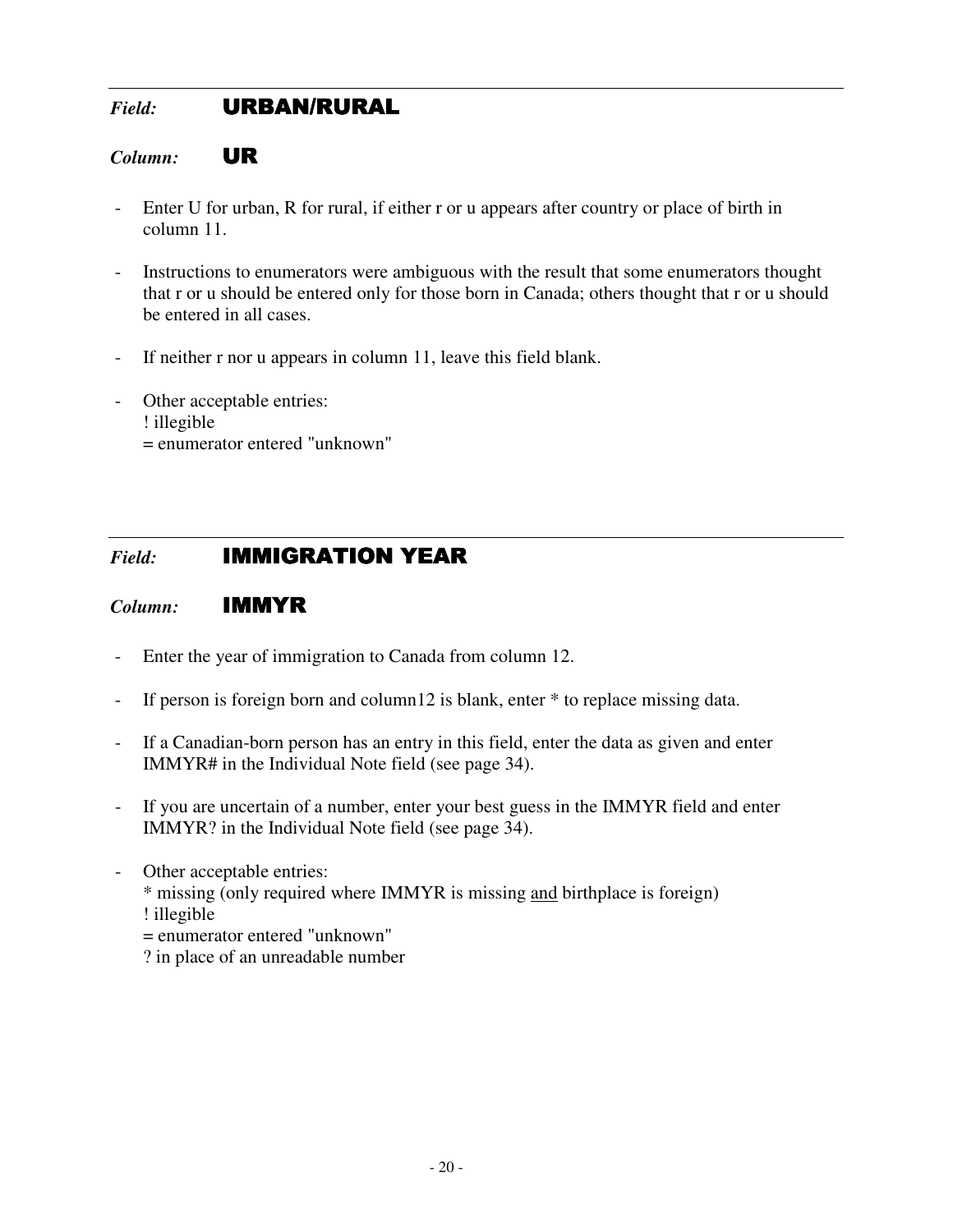## *Field:* **NATURALIZATION YEAR**

#### *Column:* NATYR

- Enter the year of naturalization from column 13.
- If the enumerator has entered pa (indicating that a person has applied for papers) enter p
- If a person is born in Canada (column 11) and column 12 (year of immigration) is blank and there is an entry in column 13, then enter the value as given and enter NATYR# in Individual Note field to indicate the enumerator error (see page 34).
- If blank leave blank.
- Other acceptable entries:
	- ! illegible
	- = enumerator entered "unknown"
	- ? in place of illegible number or illegible digit

## *Field:* **RACIAL OR TRIBAL ORIGIN**

#### *Column:* RACE

- Enter racial or tribal origin, from column 14 as given by the enumerator.

| Race:           | Abbreviate as: | Race:               | Abbreviate as: |
|-----------------|----------------|---------------------|----------------|
| Albanian        | <b>ALB</b>     | Korean              | <b>KOR</b>     |
| Arabian         | <b>ARA</b>     | Lapp (from Lapland) | LAP            |
| Armenian        | <b>ARM</b>     | Lithuanian          | <b>LIT</b>     |
| Austrian        | <b>AUS</b>     | Macedonian          | <b>MAC</b>     |
| Bohemian        | <b>BOH</b>     | Mexican             | <b>MEX</b>     |
| Bulgarian       | <b>BUL</b>     | Moravian            | <b>MOR</b>     |
| Canadian        | <b>CAN</b>     | Norwegian           | <b>NOR</b>     |
| Chinese         | <b>CHI</b>     | Persian             | <b>PER</b>     |
| Croatian        | <b>CRO</b>     | Polish              | POL            |
| Czechoslovakian | <b>CZE</b>     | Portuguese          | <b>POR</b>     |
| Danish          | <b>DEN</b>     | Prussian            | <b>PRUS</b>    |
| English         | <b>ENG</b>     | Rumanian            | <b>RUM</b>     |
| Estonian        | <b>EST</b>     | Russian             | <b>RUS</b>     |
| Finnish         | <b>FIN</b>     | Scotch/Scottish     | SCO            |
| French          | <b>FRA</b>     | Slovakian           | <b>SLK</b>     |
| German          | <b>GER</b>     | Spanish             | <b>SPA</b>     |

- Abbreviations previously used for Birthplace may be used here to represent Race: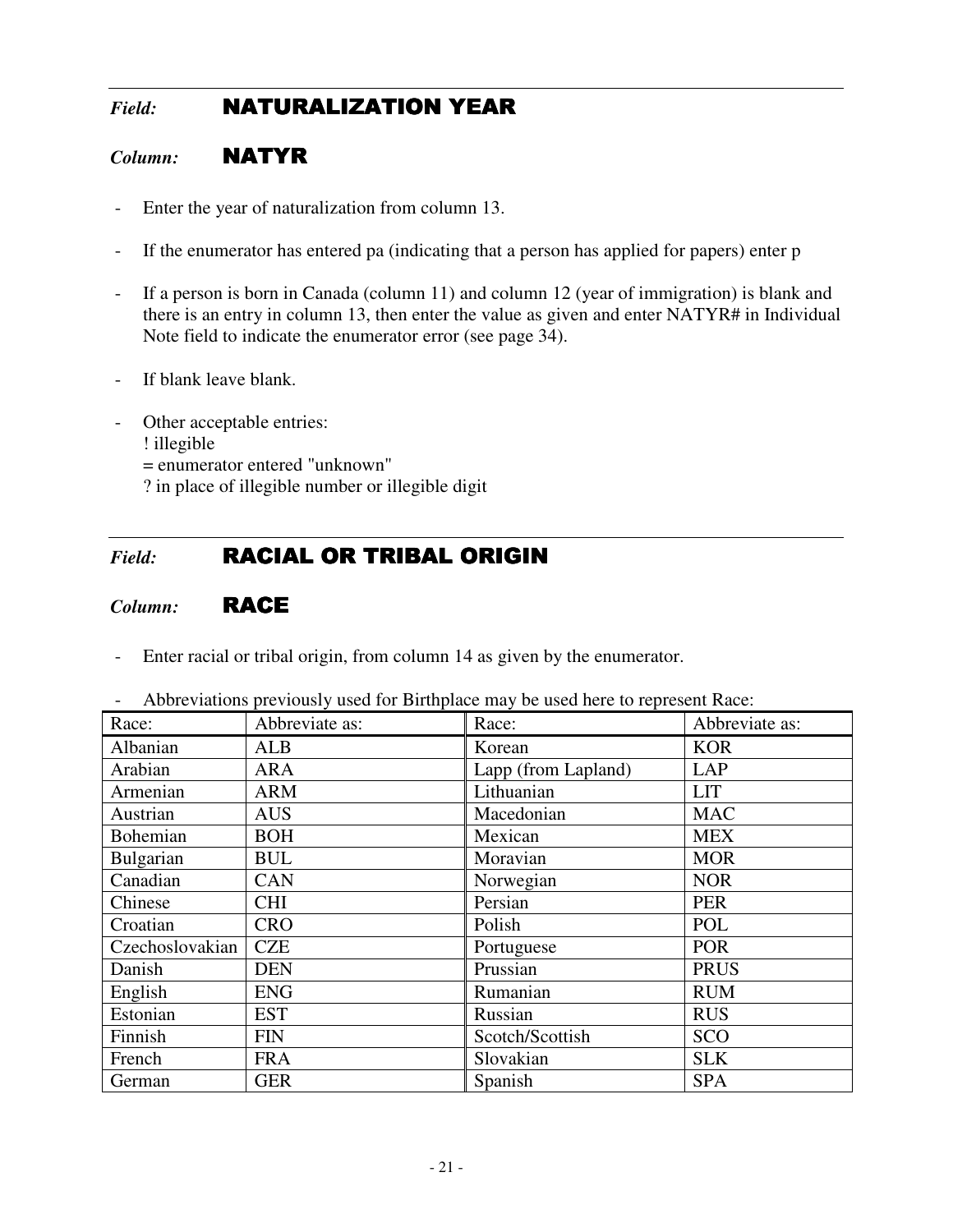| Greek     | <b>GRE</b> | Swedish                  | <b>SWE</b>   |
|-----------|------------|--------------------------|--------------|
| Hawaiian  | <b>HAW</b> | <b>Swiss</b>             | <b>SWITZ</b> |
| Hungarian | <b>HUN</b> | Syrian                   | <b>SYR</b>   |
| Icelandic | ICE        | Turkish                  | <b>TUR</b>   |
| Irish     | <b>IRE</b> | Ukrainian                | <b>UKR</b>   |
| Italian   | ITA        | American (United States) | <b>US</b>    |
| Japanese  | JAP        |                          |              |

- Refer to the online data dictionary for Race and Birthplace to confirm other known values.
- In the case of Amerindians enumerators were supposed to enter tribal names: Cree, Chippewa, etc.
- Persons of "mixed white and red blood" were supposed to have the following letters entered after their tribe:
	- f.b. (indicates "French breed")
	- e.b. (indicates "English breed")
	- s.b. (indicates "Scotch breed")
	- i.b. (indicates "Irish breed")
	- o.b. (indicates "other breed")

Where the enumerator provided this information, it should be entered after the main entry.

- Do not leave this field blank. Enter  $*$  in place of missing data.
- Other acceptable entries:
	- = enumerator entered "unknown"
	- ! illegible
	- {} placed around entry to indicate Data Entry Operator guess
	- / to separate main entry from extraneous information.

## *Field:* NATIONALITY

*Column:* NATL

| - Abbreviations previously used for Birthplace and Race may be used here for Nationality: |                |                     |                |  |
|-------------------------------------------------------------------------------------------|----------------|---------------------|----------------|--|
| Nationality:                                                                              | Abbreviate as: | Nationality:        | Abbreviate as: |  |
| Albanian                                                                                  | <b>ALB</b>     | Korean              | <b>KOR</b>     |  |
| Arabian                                                                                   | <b>ARA</b>     | Lapp (from Lapland) | <b>LAP</b>     |  |
| Armenian                                                                                  | <b>ARM</b>     | Lithuanian          | <b>LIT</b>     |  |
| Austrian                                                                                  | <b>AUS</b>     | Macedonian          | <b>MAC</b>     |  |
| Bohemian                                                                                  | <b>BOH</b>     | Mexican             | <b>MEX</b>     |  |
| <b>Bulgarian</b>                                                                          | <b>BUL</b>     | Moravian            | <b>MOR</b>     |  |

- Enter the nationality of the person from column 15.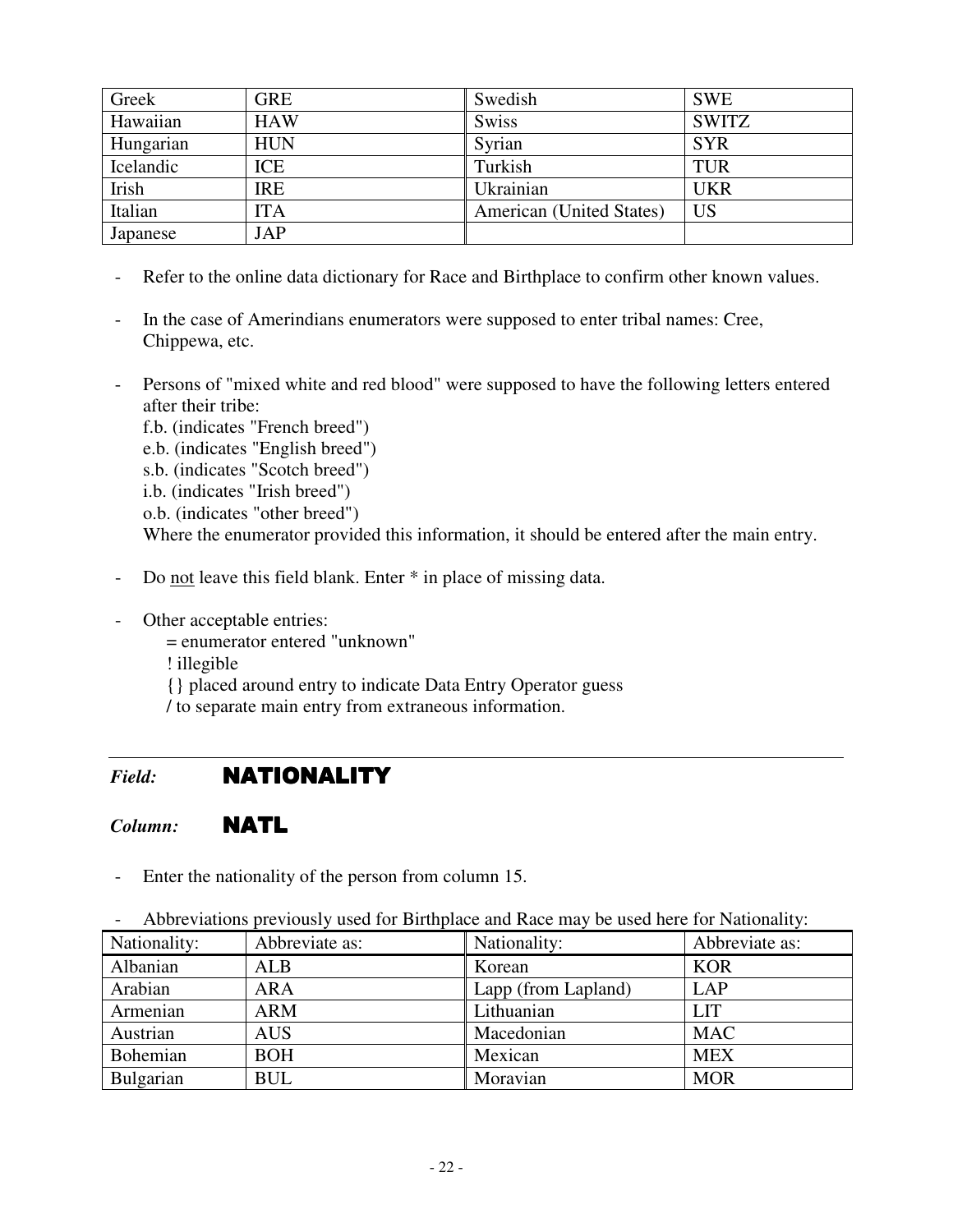| Canadian        | CAN        | Norwegian                | <b>NOR</b>   |
|-----------------|------------|--------------------------|--------------|
| Chinese         | <b>CHI</b> | Persian                  | <b>PER</b>   |
| Croatian        | <b>CRO</b> | Polish                   | POL          |
| Czechoslovakian | <b>CZE</b> | Portuguese               | <b>POR</b>   |
| Danish          | <b>DEN</b> | Prussian                 | <b>PRUS</b>  |
| English         | <b>ENG</b> | Rumanian                 | <b>RUM</b>   |
| Estonian        | <b>EST</b> | Russian                  | <b>RUS</b>   |
| Finnish         | <b>FIN</b> | Scotch/Scottish          | <b>SCO</b>   |
| French          | <b>FRA</b> | Slovakian                | <b>SLK</b>   |
| German          | <b>GER</b> | Spanish                  | <b>SPA</b>   |
| Greek           | <b>GRE</b> | Swedish                  | <b>SWE</b>   |
| Hawaiian        | <b>HAW</b> | <b>Swiss</b>             | <b>SWITZ</b> |
| Hungarian       | <b>HUN</b> | Syrian                   | <b>SYR</b>   |
| Icelandic       | ICE        | Turkish                  | <b>TUR</b>   |
| Irish           | <b>IRE</b> | Ukrainian                | <b>UKR</b>   |
| Italian         | <b>ITA</b> | American (United States) | <b>US</b>    |
| Japanese        | <b>JAP</b> |                          |              |

- Refer to the online data dictionary for Nationality, Race and Birthplace to confirm other known values.
- Where the enumerator has not given nationality for an individual born in Canada, enter CAN in the NATL field and enter a note NATL? in the Individual Note field (see page 34).
- Do not leave this field blank. Enter \* in place of missing data.

#### *Field:* RELIGION

- Enter the person's religion from column 16 as given by the enumerator.
- Frequently occurring values may be abbreviated as follows:

| Anglican/Church of England | $\ldots$ COE  |
|----------------------------|---------------|
| <b>Baptist</b>             | $\ldots$ BAP  |
| Confucian                  | $\ldots$ CON  |
| Lutheran                   | LUTH          |
| Methodist                  | $\ldots$ METH |
| Presbyterian               | $\ldots$ PRES |
| Roman Catholic             | $\ldots$ RC   |

- Refer to the online data dictionary for Religion to confirm other known values.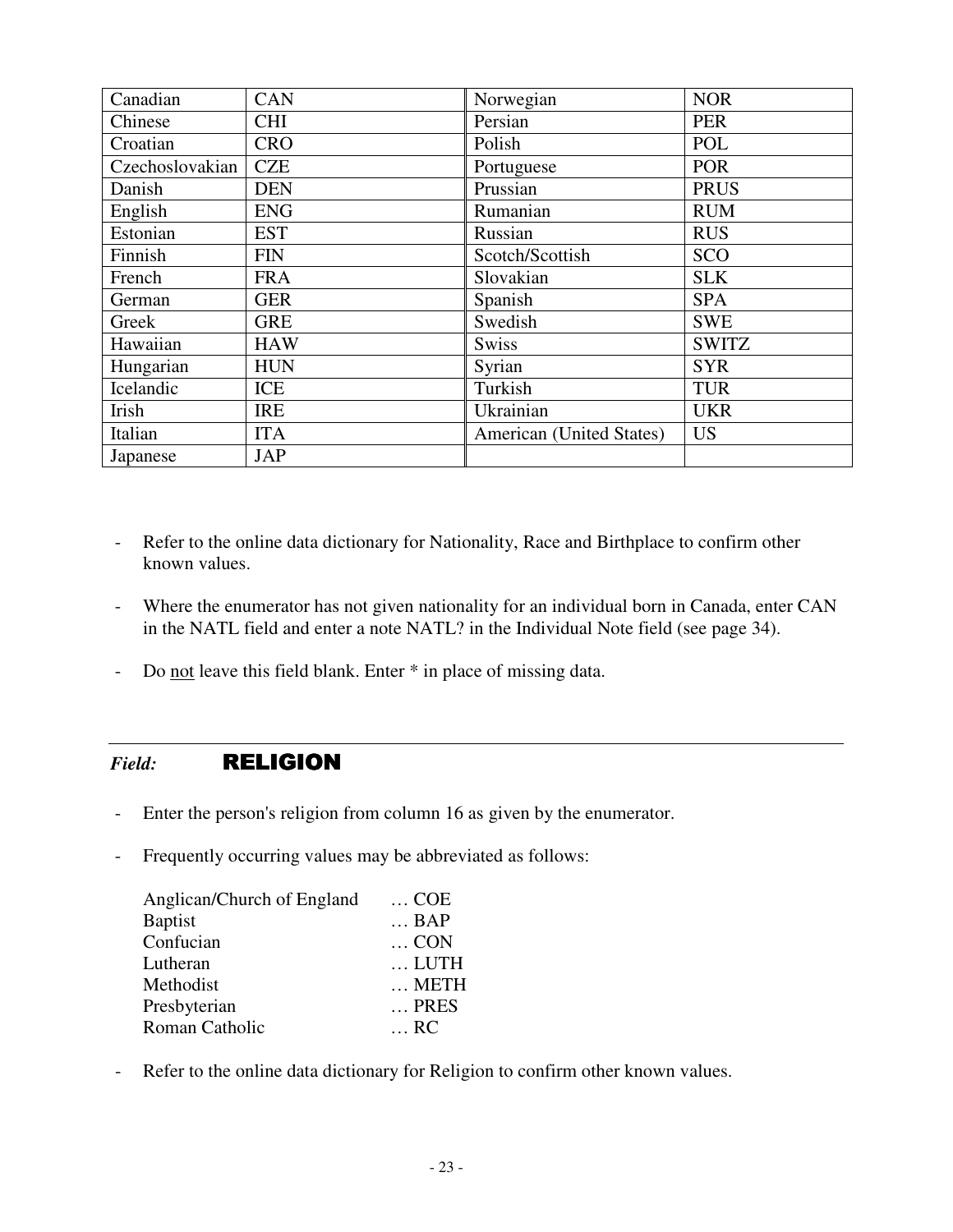- Otherwise write out the religion exactly as given by the enumerator.
- If the enumerator has written a dash ( ), enter \*
- Do not leave this field blank. Enter  $*$  in place of missing data.
- Other acceptable entries:
	- ! illegible
	- = enumerator entered "unknown"
	- ? illegible alpha character

## *Field:* **PROFESSION, OCCUPATION, TRADE ….**

#### *Column:* OCC

- Enter occupation as given, in English or French, in column 17.
- Refer to the online data dictionary for Occupation to confirm known values.
- If the occupation is abbreviated by the enumerator and it is not in the following list of existing abbreviations, spell it out as abbreviated by the enumerator.
- Frequently occurring values may be abbreviated as follows:

| Agent             | AGT                                            |
|-------------------|------------------------------------------------|
| Assistant         | <b>ASST</b>                                    |
| <b>Bookkeeper</b> | <b>BKPR</b>                                    |
| Carpenter         | <b>CARP</b>                                    |
| Electrician       | <b>ELECT</b>                                   |
| Engineer          | <b>ENGR</b>                                    |
| Farmer            | <b>FMR</b>                                     |
| General           | <b>GEN</b>                                     |
| Laborer           | LAB                                            |
| Laundress         | <b>LNDRS</b>                                   |
| Machinist         | <b>MACH</b>                                    |
| Manager           | <b>MGR</b>                                     |
| Manufacturer      | <b>MANU</b>                                    |
| Manufacturing     | MFG                                            |
| Merchant          | <b>MRCH</b>                                    |
| None              | N [only to be used if enumerator wrote 'None'] |
| Proprietor        | <b>PROP</b>                                    |
| Rail Road         | RR                                             |
| School            | <b>SCH</b>                                     |
| Servant           | <b>SERV</b>                                    |
| Stenographer      | <b>STEN</b>                                    |
| Superintendant    | <b>SUPT</b>                                    |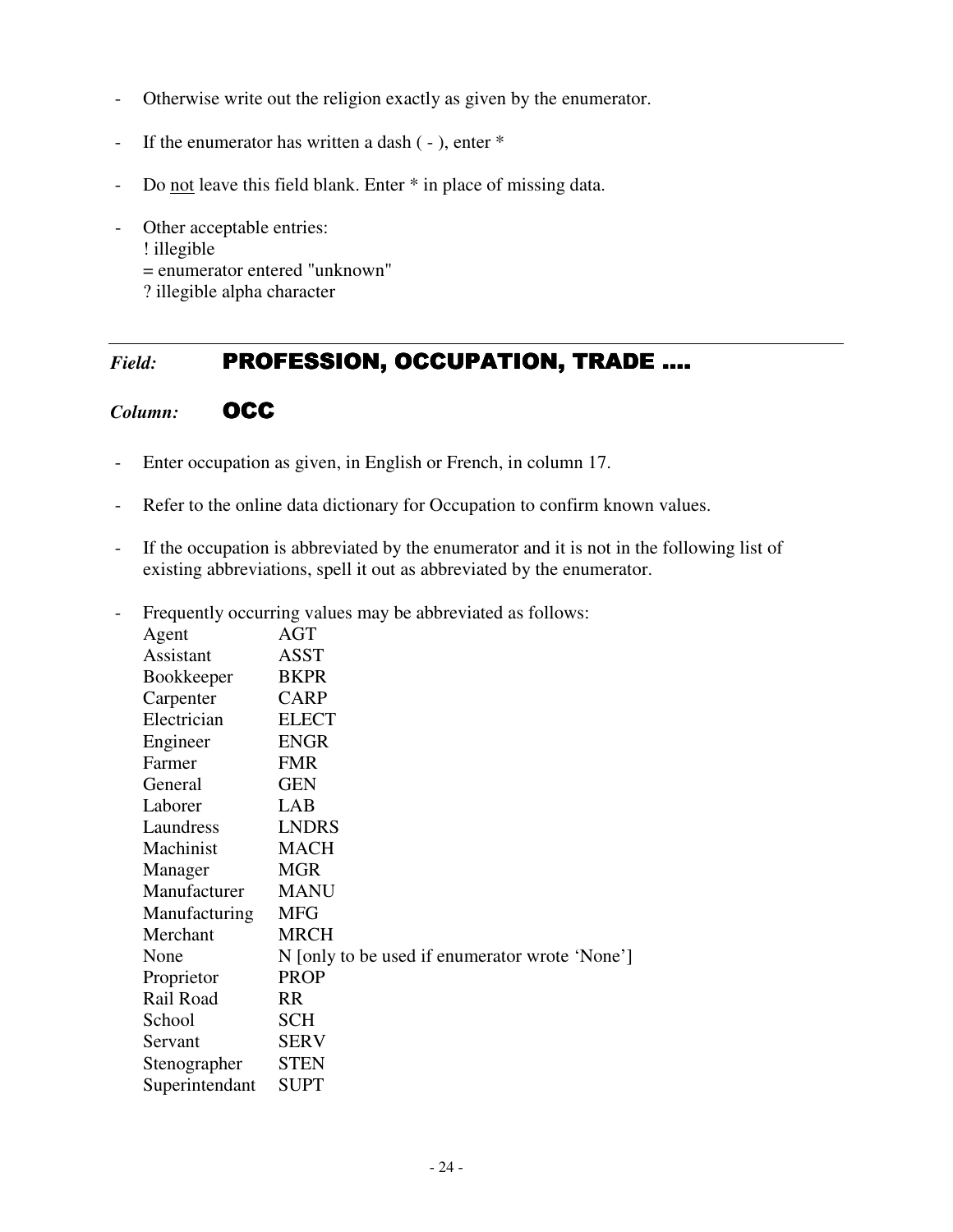Washerwoman WASHW

- Do not leave this field blank. Enter \* in place of missing data.
- Other acceptable entries:
	- ! illegible
	- = enumerator entered "unknown"
	- ? in place of illegible character
	- {} placed around entry to indicate Data Entry Operator guess

#### *Field:* RETIRED

- In column 17 the enumerator was supposed to add the letter "r" after occupation if the person had retired from the stated occupation.
- If an "r" appears, enter Y.
- If there is no "r" leave this field blank.

## *Field:* WORKPLACE WORKPLACE

#### Column: **WORKPLC**

Sometimes an enumerator has written the name of the firm or company beside a person's occupation in column 17 (or even in one of the subsequent columns). If so, enter the company or business name here. Otherwise, leave blank.

#### *Field:* LIVING ON OWN MEANS

#### *Column:* OWNMEANS

- Question 18 relates to persons "*who do not carry on any remunerative calling and live on their own means, as from incomes, superannuations, annuities, pensions, etc.*"
- It is possible, but rare, for a person to have an affirmative answer in more than one of columns 18, 19, 20 and 21.
- If enumerator has entered a check mark or another unclear entry in column 18, then look at columns 19, 20 and 21. If one of these columns has a clear downstroke (indicating "yes") then enter Y for that column only. If the unclear entry in column 18 is the only entry in these 4 columns, enter Y in the OWNMEANS field and enter OWNMEANS? in the Individual Note field (see page 34).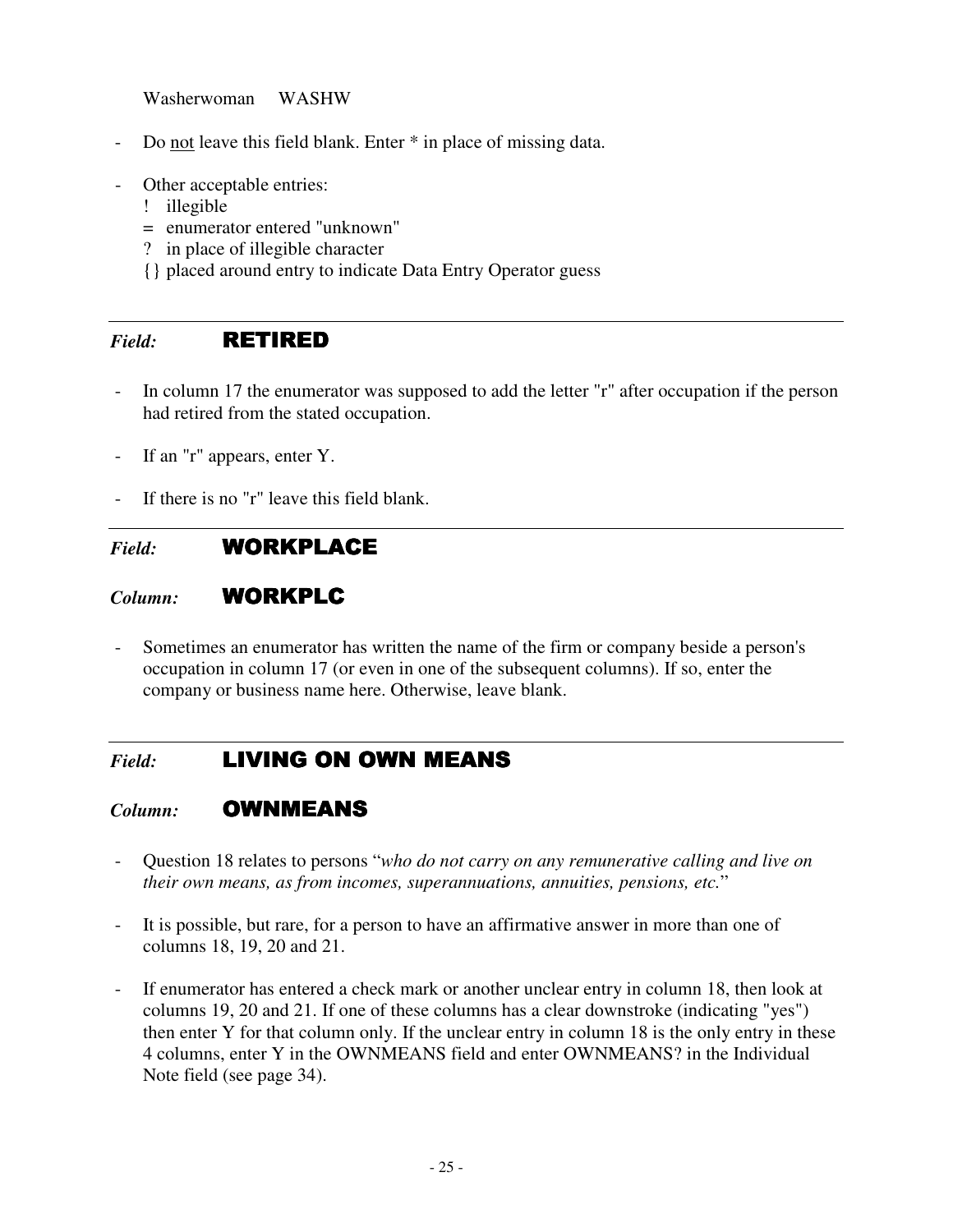- If column 18:
	- is blank, leave this field blank.
	- contains a vertical line or downstroke, indicating "yes", enter Y
	- contains a dash ( ) indicating "no", enter N
- If a downstroke has been crossed out, treat this as a dash (-) and enter N

#### Field: **EMPLOYER**

- Question 19 relates to persons "*who are employers, as mill-owners, large farmers, etc., whose work is done by others for which salaries or wages are paid.*"
- If column 19:
	- is blank, leave this field blank.
	- contains a downstroke, enter Y
	- contains a dash ( ), enter N
- If a downstroke has been crossed out, treat this as a dash (-) and enter N

#### *Field:* EMPLOYEE EMPLOYEE

- Question 20 relates to "*employees who work for salaries or wages*.*"*
- If column 20:
	- is blank, leave this field blank.
	- contains a downstroke, enter Y
	- contains a dash ( ), enter N
- If a downstroke has been crossed out, treat this as a dash (-) and enter N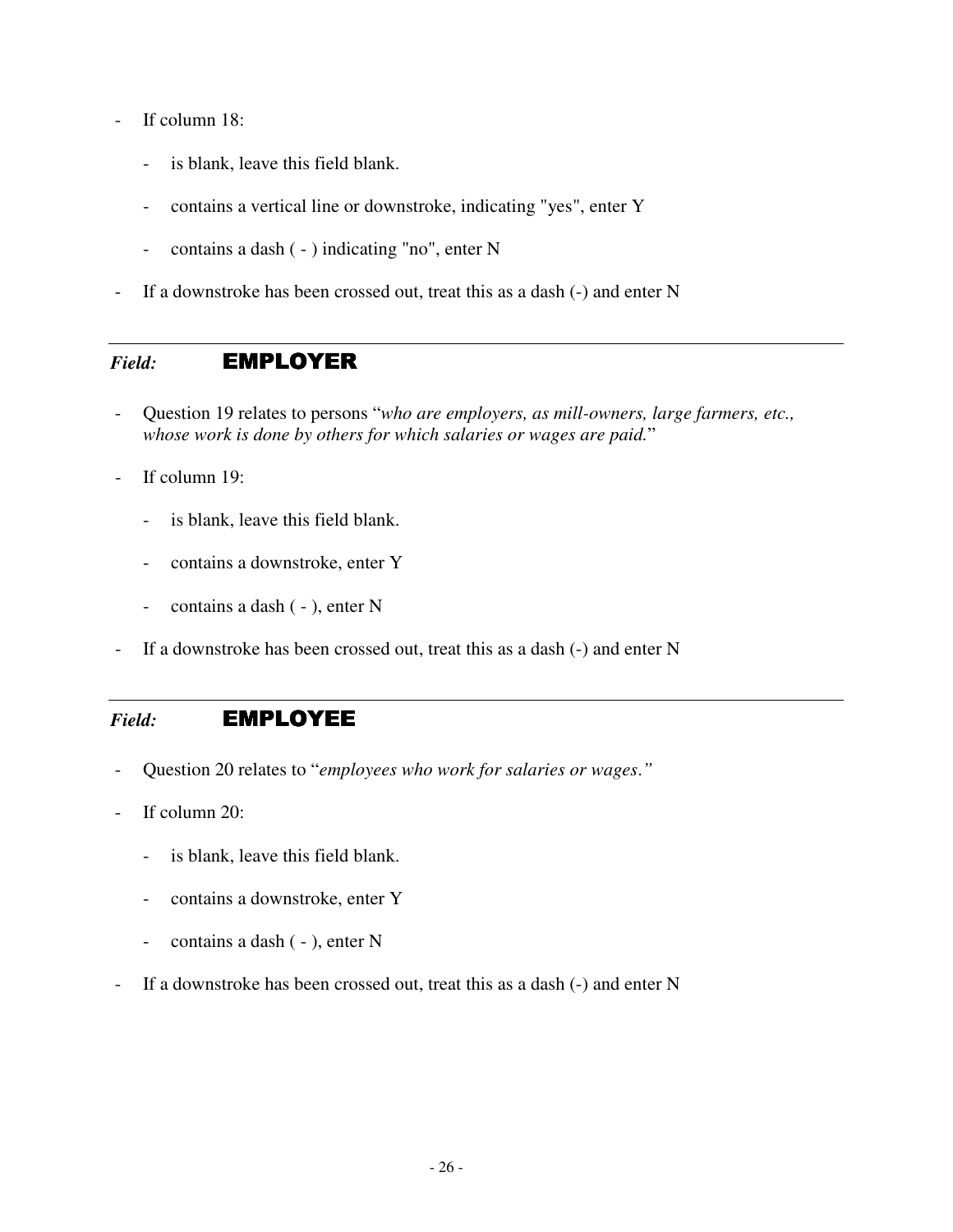## **Field: WORKING ON OWN ACCOUNT**

## Column: **OWNACCT**

- Question 21 relates to persons "*employed in gainful occupation, doing their own work.*"
- If column 21:
	- is blank, leave this field blank.
	- contains a downstroke, enter Y
	- contains a dash ( ), enter N
- If a downstroke has been crossed out, treat this as a dash (-) and enter N

## *Field:* **WORKING AT TRADE IN FACTORY/HOUSE**

#### *Column:* TRADE

- Working at trade in factory or home, from column 22.
- Enter F for f or factory (the enumerator may have written a downstroke before f).
- Enter H for h or home (there may be a downstroke before the h).
- Enter B for both, if enumerator has entered fh (there may be a downstroke before the fh).
- If blank leave blank.
- Other acceptable entries: ! illegible = enumerator entered "unknown"

## Field: **MONTHS EMPLOYED AT TRADE IN FACTORY**

#### *Column:* **MOEMPFAC**

- Enter months employed at trade in factory, as given by enumerator in column 23.
- If blank, leave blank.
- If illegible enter !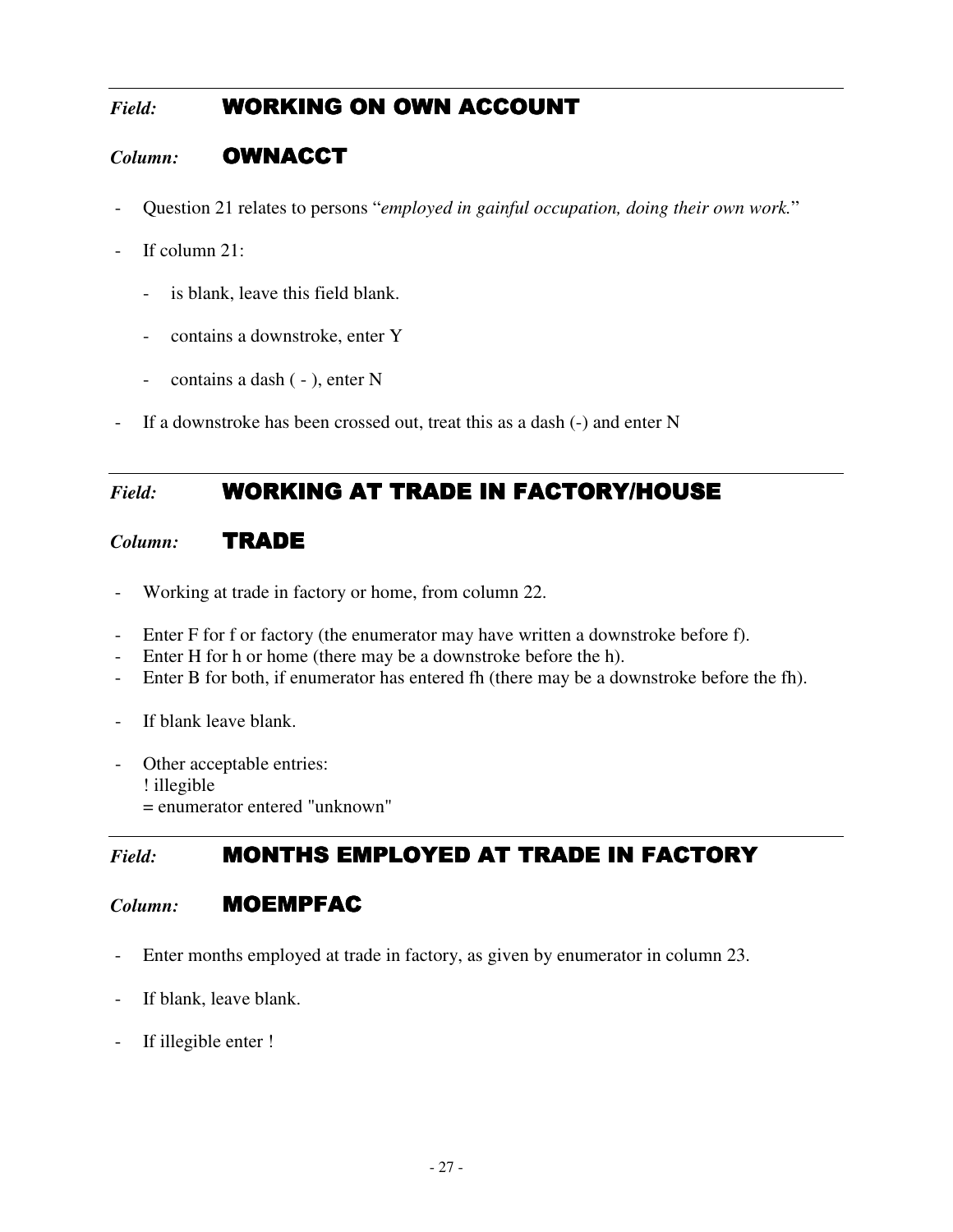## Field: **MONTHS EMPLOYED AT TRADE IN HOME**

#### *Column:* MOEMPHOM

- Enter months employed at trade in home, as given by enumerator in column 24.
- If blank, leave blank.
- If illegible enter !

#### Field: **MONTHS EMPLOYED IN OTHER OCC**

#### *Column:* MOEMPOTH

- Enter months employed in other occupation than trade in factory or home, as given by enumerator in column 25.
- If blank, leave blank.
- If illegible enter !

#### *Field:* EARNINGS

- Enter earnings from column 26, rounded to the nearest dollar.
- If blank, leave blank.

## *Field:* **EARNINGS PERIOD (DAYS, MONTHS, YEARS)**

#### *Column:* **EARNPER**

- Enter the time period of earnings, if given. In most cases, and unless otherwise stated, earnings are yearly.
- Leave blank to indicate yearly.
- Other valid acceptable entries:
	- d … daily
	- h … hourly
	- m … monthly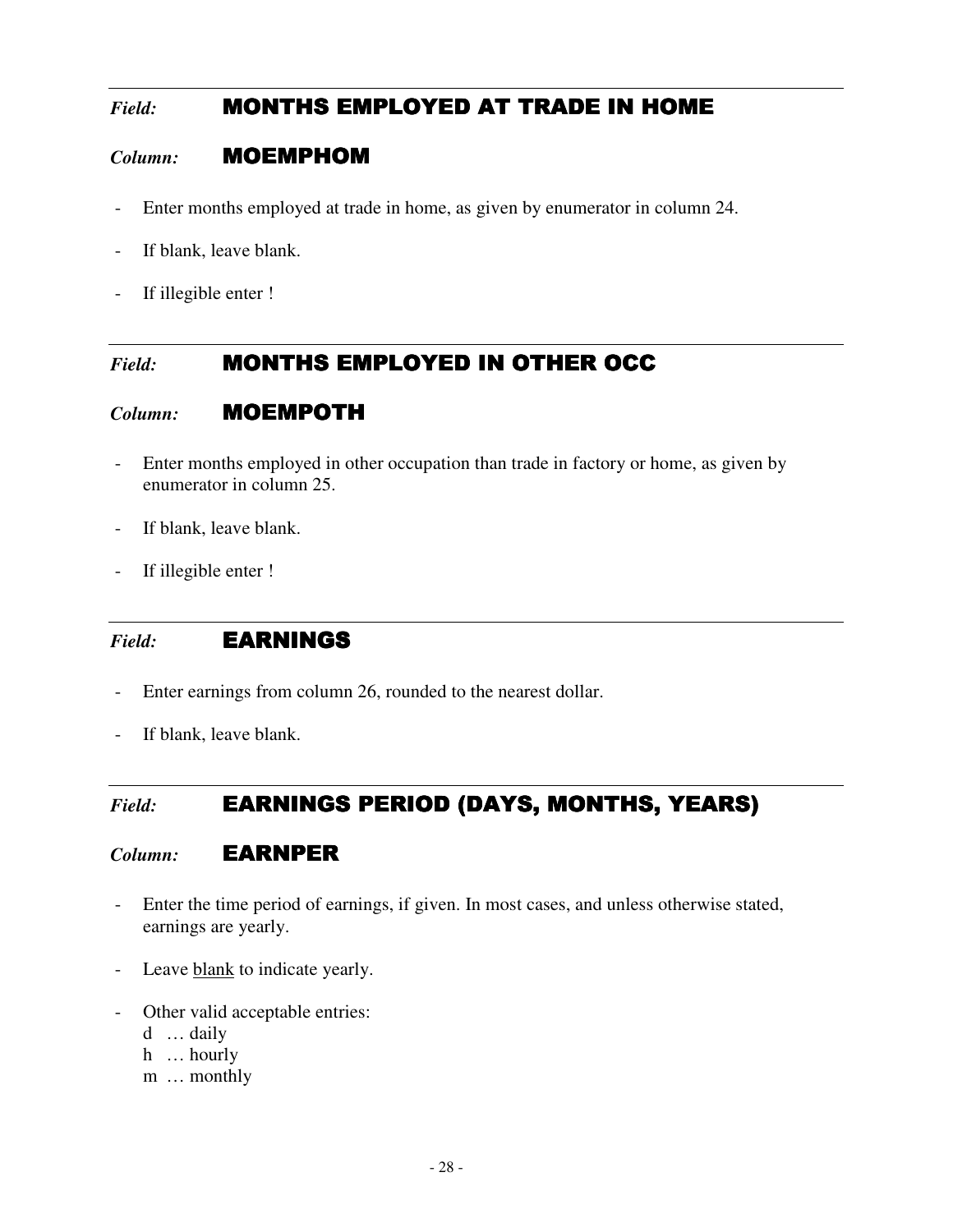- p … piece
- w … weekly
- y … yearly

#### *Field:* EXTRA EARNINGS

#### *Column:* EXEARN

- Enter extra earnings from column 27, rounded to the nearest dollar.
- If blank, leave blank.

## *Field:* **MONTHS AT SCHOOL**

## *Column:* MOSCHOOL

- Enumerator instructions indicate question 28 is relevant for persons over 5 and under 21.
- For individuals outside this age range, if an entry is given in this column, leave field blank and enter comment in Individual Note field as "months at school information given".
- For individuals over 5 and under 21, if column 28:
	- is blank, leave blank.
	- contains a dash ( ) this indicates "has not attended school" during year, enter 0 (zero)
	- contains a number of months, enter this number.
- Other acceptable entries: ! illegible
	- = enumerator entered "unknown"

## *Field:* CAN READ

#### *Column:* CANREAD

- Enumerator instructions indicate question 29 is relevant for persons of age 5 years and over.
- For individuals under 5, leave blank (program will not accept an entry for children under 5).
- If child under 5 has entry in this column, enter comment in Individual Note field as "literacy information given".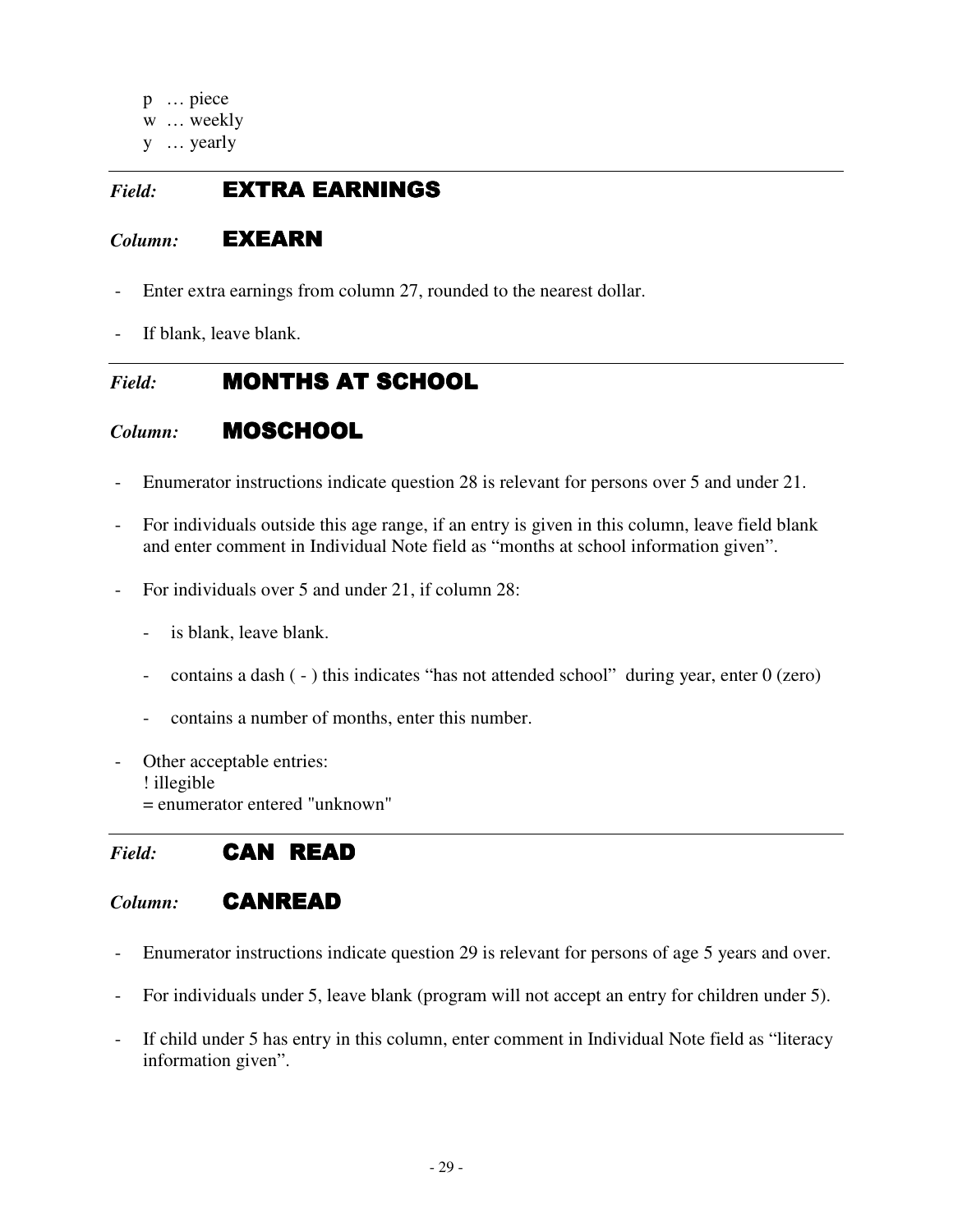- For individuals age 5 and older, if column 29:
	- is blank, enter \* to replace missing data.
	- contains a vertical line or downstroke, this indicates "yes", enter Y.
	- contains a dash ( ) this indicates "no", enter N.
- Other acceptable entries: ! illegible = enumerator entered "unknown"

#### *Field:* CAN WRITE

#### *Column:* CANWRITE

- Enumerator instructions indicate question 30 is relevant for persons of age 5 years and over.
- For individuals under 5, leave blank.
- If child under 5 has entry in this column, enter comment in Individual Note field as "literacy information given".
- For individuals age 5 and older, if column 30:
	- is blank, enter  $*$  to replace missing data.
	- contains a vertical line or downstroke, this indicates "yes", enter Y.
	- contains a dash ( ) this indicates "no", enter N.
- Other acceptable entries:
	- ! illegible
	- = enumerator entered "unknown"

#### **Field: CAN SPEAK ENGLISH**

#### *Column:* ENGLISH

- Enumerator instructions indicate question 31 is relevant for persons of age 5 years and over.
- For individuals under 5, leave blank.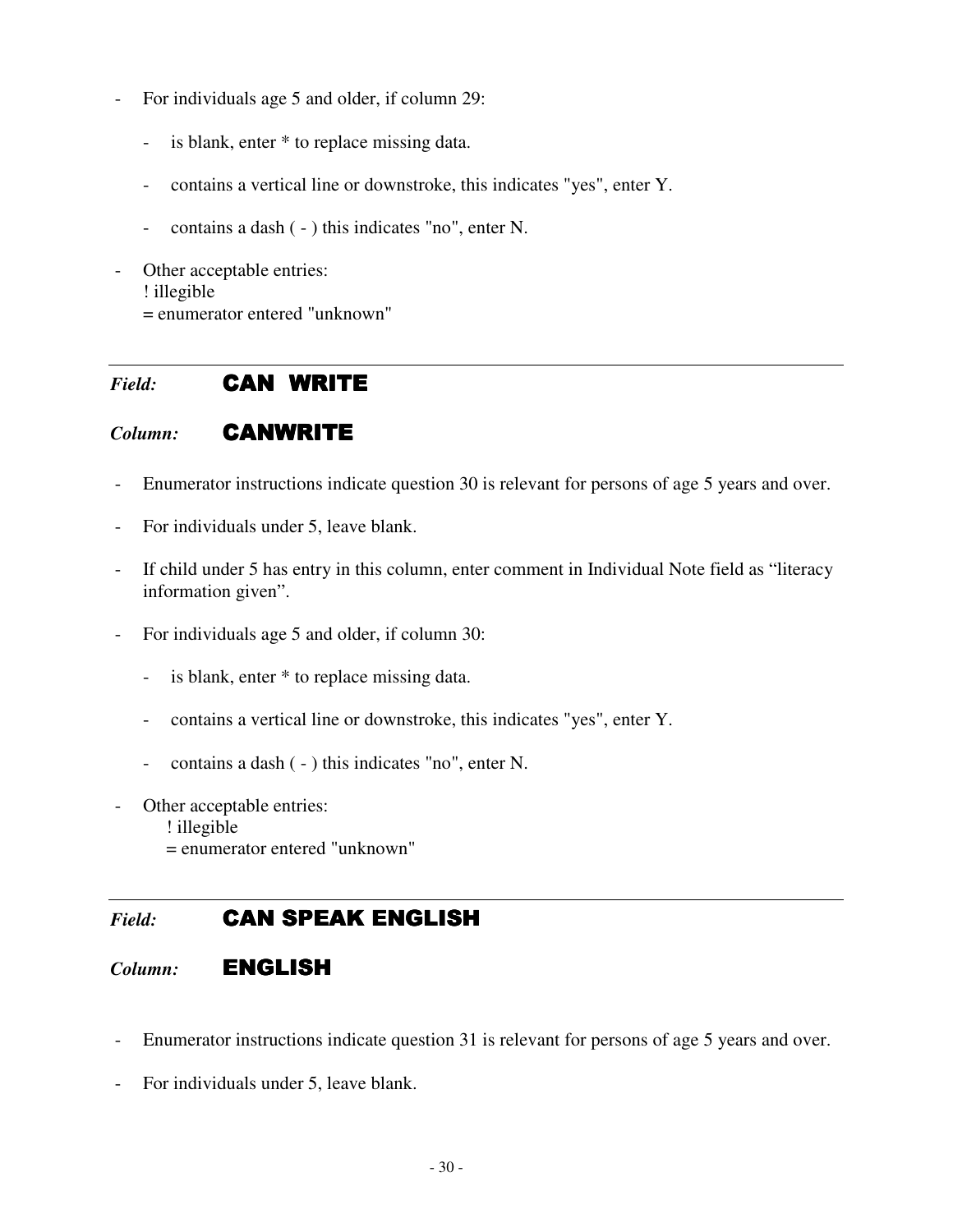- For individuals age 5 and older, if column 31:
	- is blank, enter  $*$  to replace missing data
	- contains a vertical line or downstroke, this indicates "yes", enter Y
	- contains a dash ( ) this indicates "no", enter N
- Other acceptable entries: ! illegible = enumerator entered "unknown"

#### *Field:* CAN SPEAK FRENCH

#### *Column:* FRENCH

- Enumerator instructions indicate question 32 is relevant for persons of age 5 years and over.
- For individuals under 5, leave blank.
- For individuals age 5 and older, if column 32:
	- is blank, enter  $*$  to replace missing data
	- contains a vertical line or downstroke, this indicates "yes", enter Y
	- contains a dash ( ) this indicates "no", enter N
- If you believe the enumerator has made a mistake (e.g., French born individual with Mother Tongue of French has dash ( - ) i.e. "No" in Can Speak French column), enter the response as given by the enumerator and add a note in Individual Note field (see page 34).
- Other acceptable entries:
	- ! illegible
	- = enumerator entered "unknown"

#### *Field:* **MOTHER TONGUE**

#### *Column:* MTONGUE

- Enter Mother Tongue, from column 33 as given.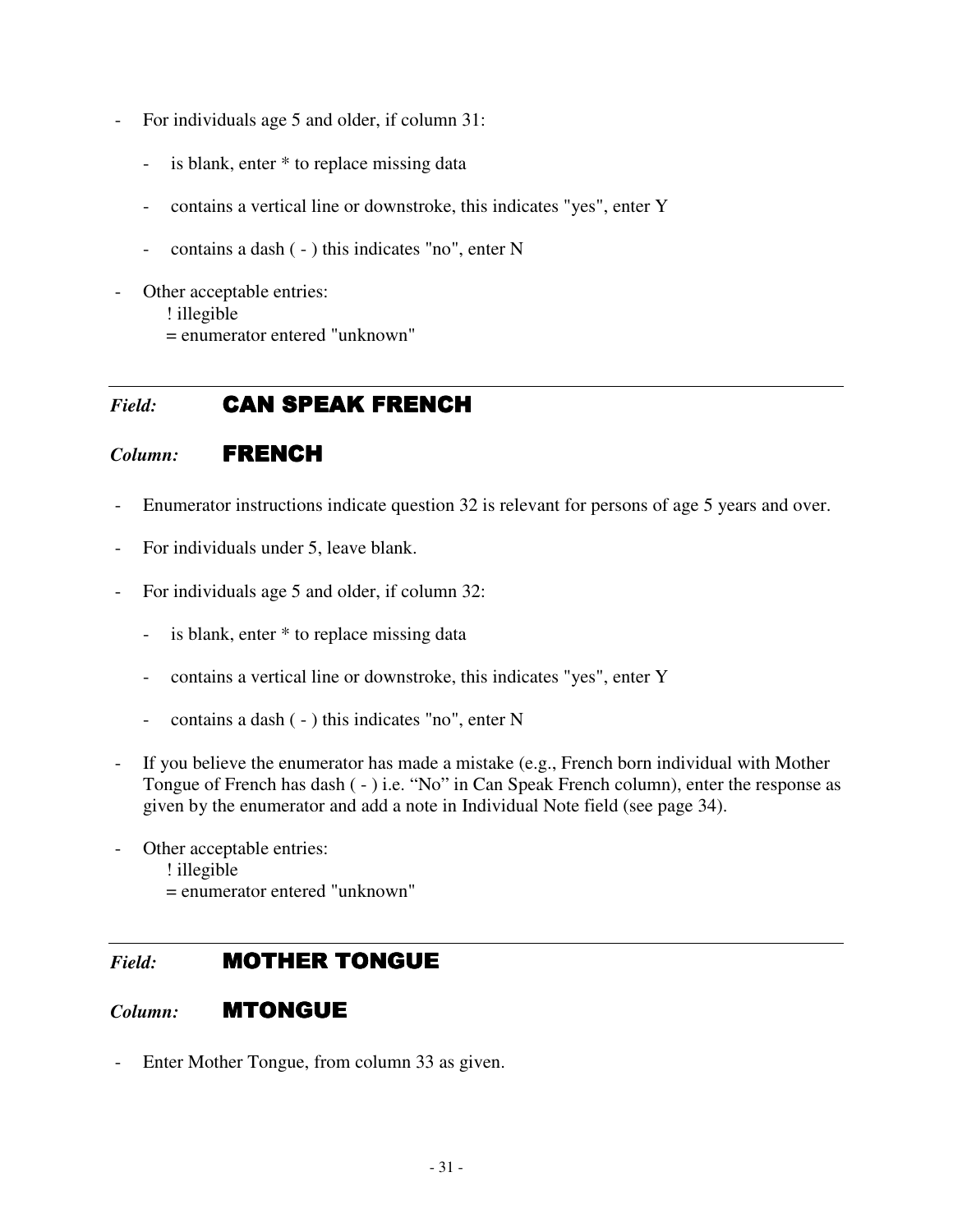- Refer to the online data dictionary for known values of Mother Tongue.
- Frequently occurring values may be abbreviated as follows:

| 1 requentry | $\alpha$<br>rule 0.1cm 1.1cm |
|-------------|------------------------------|
| ALB         | Albanian                     |
| ARA         | Arabian                      |
| ARM         | Armenian                     |
| <b>BAS</b>  | <b>Basque</b>                |
| <b>BOH</b>  | Bohemian (Czech)             |
| BRE         | <b>Breton</b>                |
| BUL         | <b>Bulgarian</b>             |
| <b>CHI</b>  | Chinese                      |
| CRO-        | Croatian                     |
| <b>CZCH</b> | Czechoslovakian              |
| DAL         | Dalmatian                    |
| DAN         | Danish                       |
| <b>DUT</b>  | Dutch                        |
| ENG         | English                      |
| <b>EST</b>  | Esthonian                    |
| <b>FIN</b>  | Finnish                      |
| <b>FLE</b>  | Flemish                      |
| FRE         | French                       |
| <b>FRS</b>  | Frisian                      |
| FRU         | Friulian                     |
| GAE         | Gaelic                       |
| <b>GEO</b>  | Georgian                     |
| <b>GER</b>  | German                       |
| <b>GRU</b>  | <b>Great Russian</b>         |
| <b>GRE</b>  | Greek                        |
| <b>GYP</b>  | Gypsy                        |
| HI          | Hawaiian                     |
| HEB         | Hebrew                       |
| HIN         | Hindu                        |
| <b>HUN</b>  | Hungarian                    |
| ICE         | Icelandic                    |
| IRI         | Irish                        |
| ITA         | Italian                      |
| JAP         | Japanese                     |
| JEW         | Jewish                       |
| <b>KOR</b>  | Korean                       |
| <b>KUR</b>  | Kurdish                      |
| <b>LAP</b>  | Lappish                      |
| <b>LET</b>  | Lettish                      |
| <b>LIT</b>  | Lithuanian                   |
| LRU         | Little Russian               |
| MAC         | Macedonian                   |
| MAG         | Magyar                       |
| <b>MEX</b>  | Mexican                      |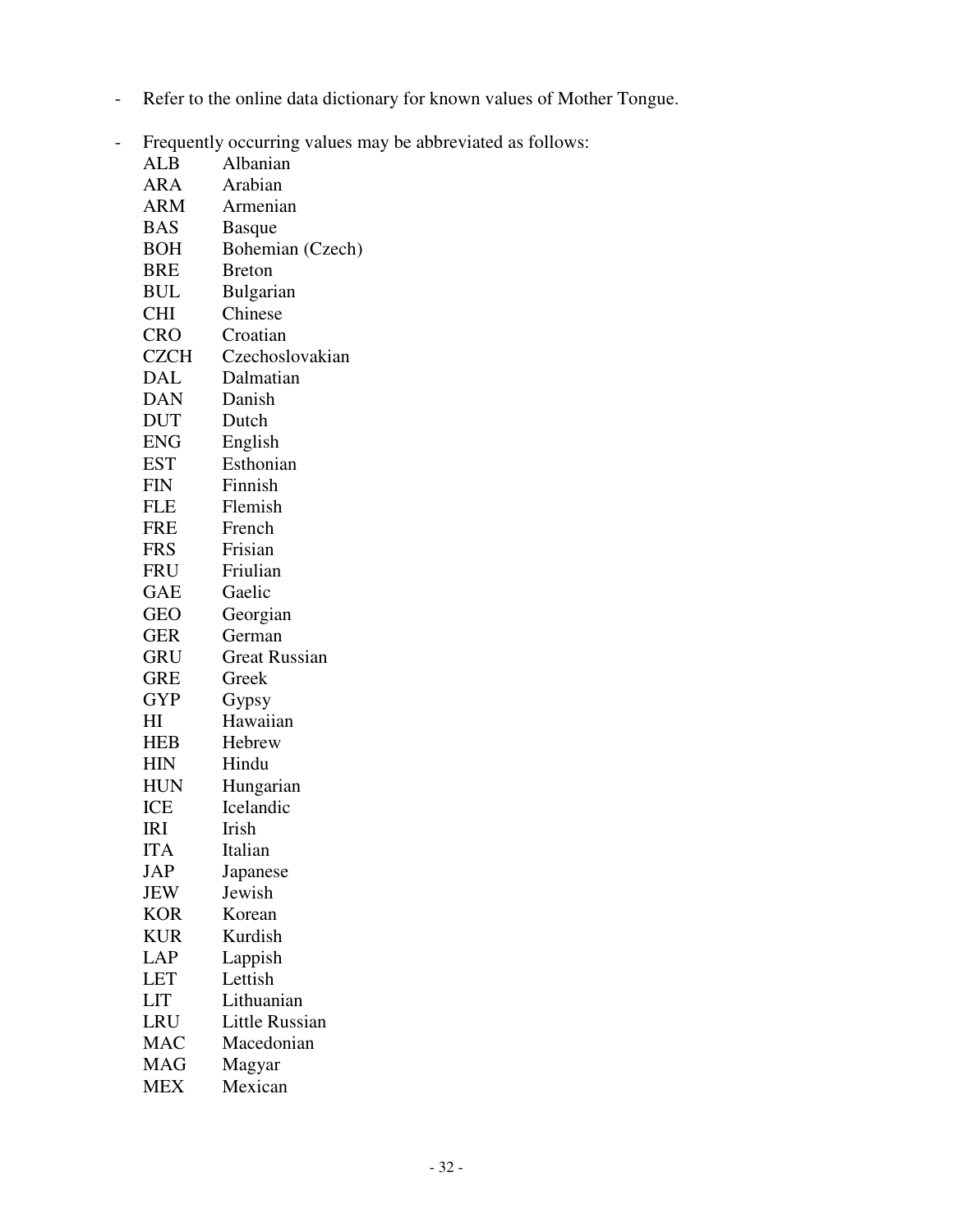| <b>MON</b> | Montenegrin          |
|------------|----------------------|
| <b>MOR</b> | Moravian (Czech)     |
| NOR        | Norwegian            |
| <b>PER</b> | Persian              |
| POL        | Polish               |
| <b>POR</b> | Portuguese           |
| ROM        | Romansh              |
| RUM        | Rumanian             |
| <b>RUS</b> | Russian              |
| <b>RUT</b> | Ruthenian            |
| <b>SCO</b> | Scotch               |
| <b>SER</b> | Serbian              |
| <b>SLK</b> | Slovak               |
| <b>SLV</b> | Slovene              |
| SPA        | Spanish              |
| <b>SWE</b> | Swedish              |
| <b>SYR</b> | Syrian               |
| <b>TUR</b> | Turkish              |
| <b>UKR</b> | Ukrainian            |
| <b>WAL</b> | Walloon              |
| <b>WEL</b> | Welsh                |
| <b>WEN</b> | Wendish              |
| WRU        | <b>White Russian</b> |
| YID        | Yiddish              |

- If blank leave blank.
- If enumerator has written a dash (-) enter \* to replace missing data.
- Other acceptable entries:
	- \* missing
	- ! illegible
	- = enumerator

## *Field:* INFIRMITIES

#### *Column:* INFIRM

- Enter whatever information appears in column 34. There were three classes of infirmity:
	- (a) deaf and dumb
	- (b) blind
	- (c) unsound mind
- If enumerator entered only the letter a, b or c, then enter the letter.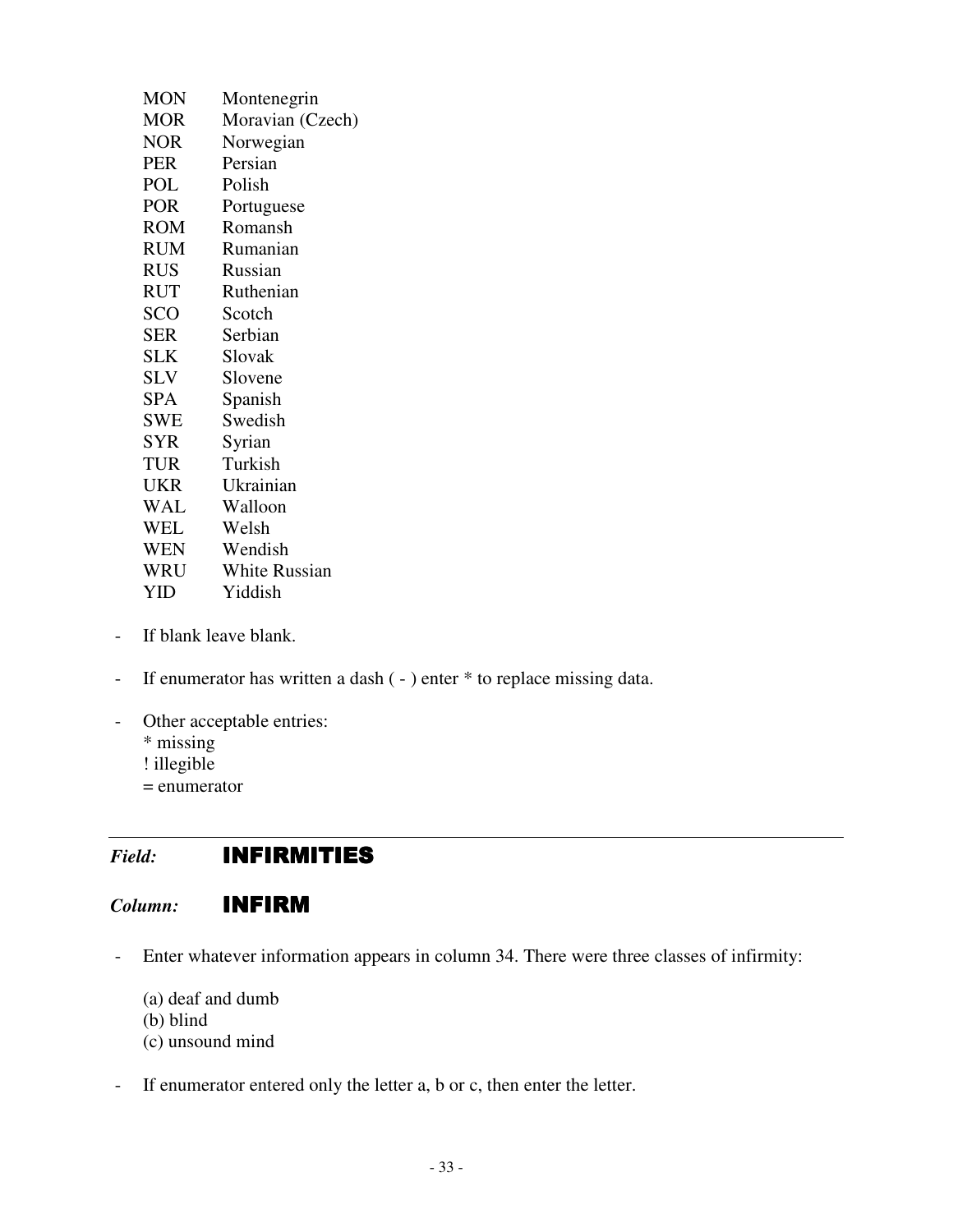- If enumerator also wrote "from childhood", then include this information after the main entry.
- If blank leave blank.

#### *Field:* INDNOTE INDNOTE

- This field may be used to capture enumerator comments and annotations. This field will also be used to capture information about the individual that may be of use to researchers and those doing data cleaning.
- Enter brief comment to reflect any unusual information or notes pertaining to data fields for this individual, including any information that may aid in data cleansing and verification. Refer to the data entry fields by name.
- For "Relation to head" field, data entry suggestions are entered in Individual Notes field as: SUG RELHEAD xxx ... where xxx is the data entry operator suggestion.
- For "Sex" field, data entry operator guesses/suggestions are entered in the Sex field and reflected in Individual Notes with comment: SUG SEX
- Other data entry operator guesses/suggestions should follow the convention: fieldname**?** … operator has entered a guess in the named field
- Comments on enumerator errors should follow the convention: fieldname**#** … enumerator entry captured in named field appears to be wrong.
- Use semi-colons to separate comments about multiple data fields.